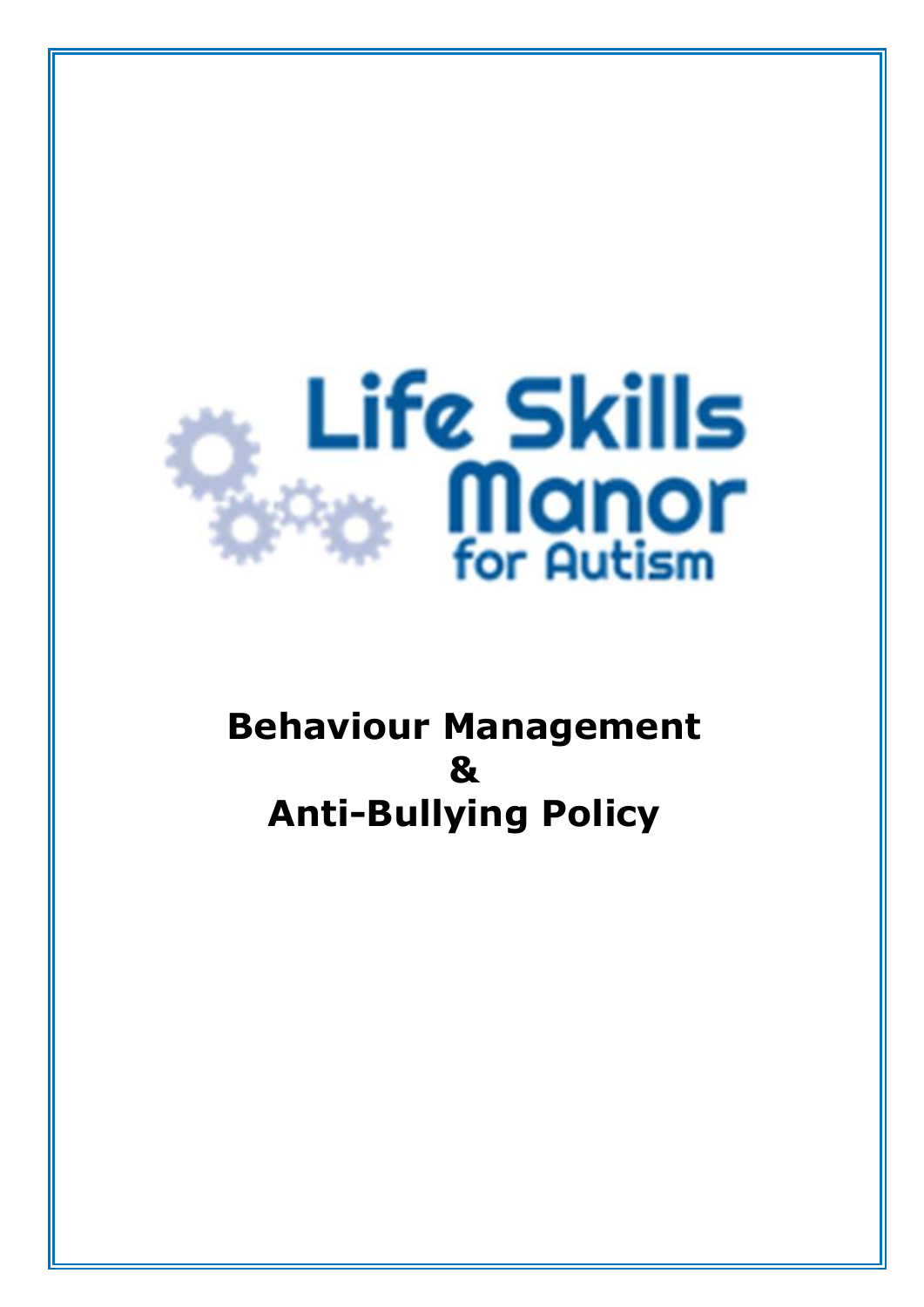### **This policy is written in accordance with the following guidance and Acts:**

Reducing the Need for Restraint and Restrictive Intervention 2019

Keeping Children Safe In Education September 2018

DfE, Working Together to Safeguard Children 2018

DfE guidance "Preventing and Tackling Bullying" July 2017

DfE statutory guidance "Keeping Children Safe in Education" 2016

Childnet's "Cyberbullying: Understand, Prevent and Respond: Guidance for Schools"

The Education and Inspection Act 2006, 2011

The Equality Act 2010

The Children Act 1989, 2004

Protection from Harassment Act 1997

The Malicious Communications Act 1988

Public Order Act 1986

The Education Act 1996

Education and Inspections Act 2006, 2011

Protection from Harassment Act 1997

The Schools (Specification and Disposal of Articles) Regulations 2012

School Behaviour (Determination and Publicising of Measures in Academies) Regulations 2012

Health and Safety at Work etc Act 1974

Use of Reasonable Force - advice for headteachers, staff and governing bodies Behaviour and Discipline in Schools

Keeping children safe in education statutory guidance for schools and colleges

UK Council for Child Internet Safety- UKCCIS Sexting in schools and colleges - responding to incidents and safeguarding young people

Use of reasonable force, Advice for headteachers, staff and governing bodies, July 2013

Guidance on the Use of Restrictive Physical Interventions for Staff Working with Children and Adults who display Extreme Behaviour in Association with Learning Disability and/or Autistic Spectrum Disorders (2002)

Guidance on the Use of Restrictive Physical Interventions for Pupils with Severe Behavioural Difficulties (2003)

Screening, searching and confiscation – advice for headteachers, staff and governing bodies.

Dealing with allegations of abuse against teachers and other staff – guidance for local authorities, headteachers, school staff, governing bodies and proprietors of independent schools

Police and Criminal Evidence Act 1984 (PACE) Code G: Revised Code of Practice for the Statutory Power of Arrest by Police Officers

"Ensuring Good Behaviour in Schools – A Summary for Heads, Governing Bodies, Teachers, Parents and Pupils." DfE – 00059-2011

The Malicious Communications Act 1988

The Computer Misuse Act 1990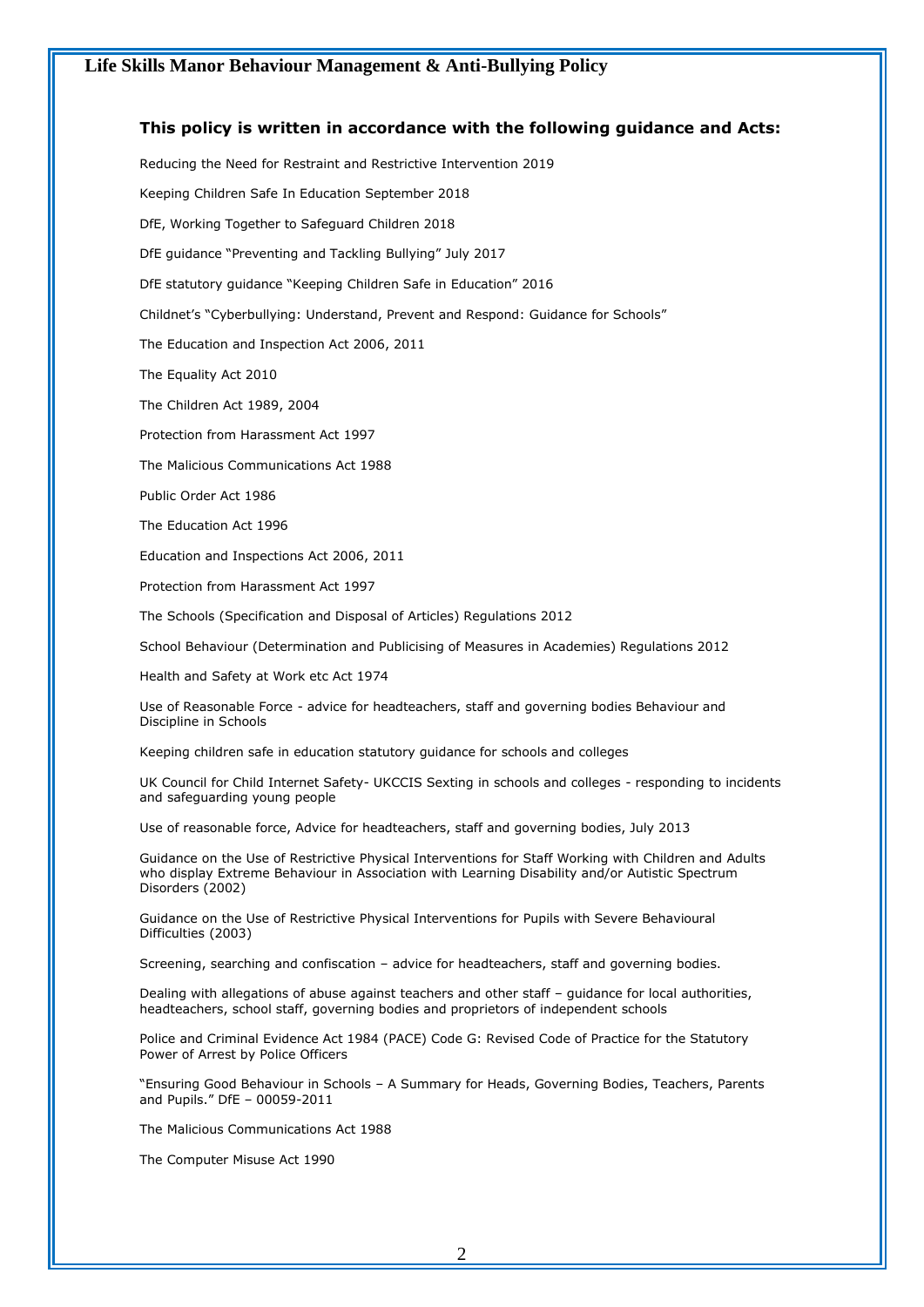# **Contents**

- 1. Introduction
- 2. Aims
- 3. School Expectations
- 4. The School Code
- 5. Classroom Management
- 6. Rewards and Sanctions
- 7. Trips and Visits
- 8. Staff Development and Support
- 9. Liaison with parents and other agencies
- 10. Organisation and Facilities
- 11. Smoking
- 12. Drugs
- 13. Weapons
- 14. Searching and Confiscation
- 15. Allegations against Staff
- 16. Bullying
- 17. Incidents of Physical Assault
- 18. Damage to Property and Equipment
- 19. Use of Physical Interventions

• *Appendix 1:* 

*Searching, screening and confiscation Advice for head teachers, school staff and governing bodies February 2014*

• *Appendix 2: The Health Act 2006 – Smoking*

• *Appendix 3: Anti-bullying Policy*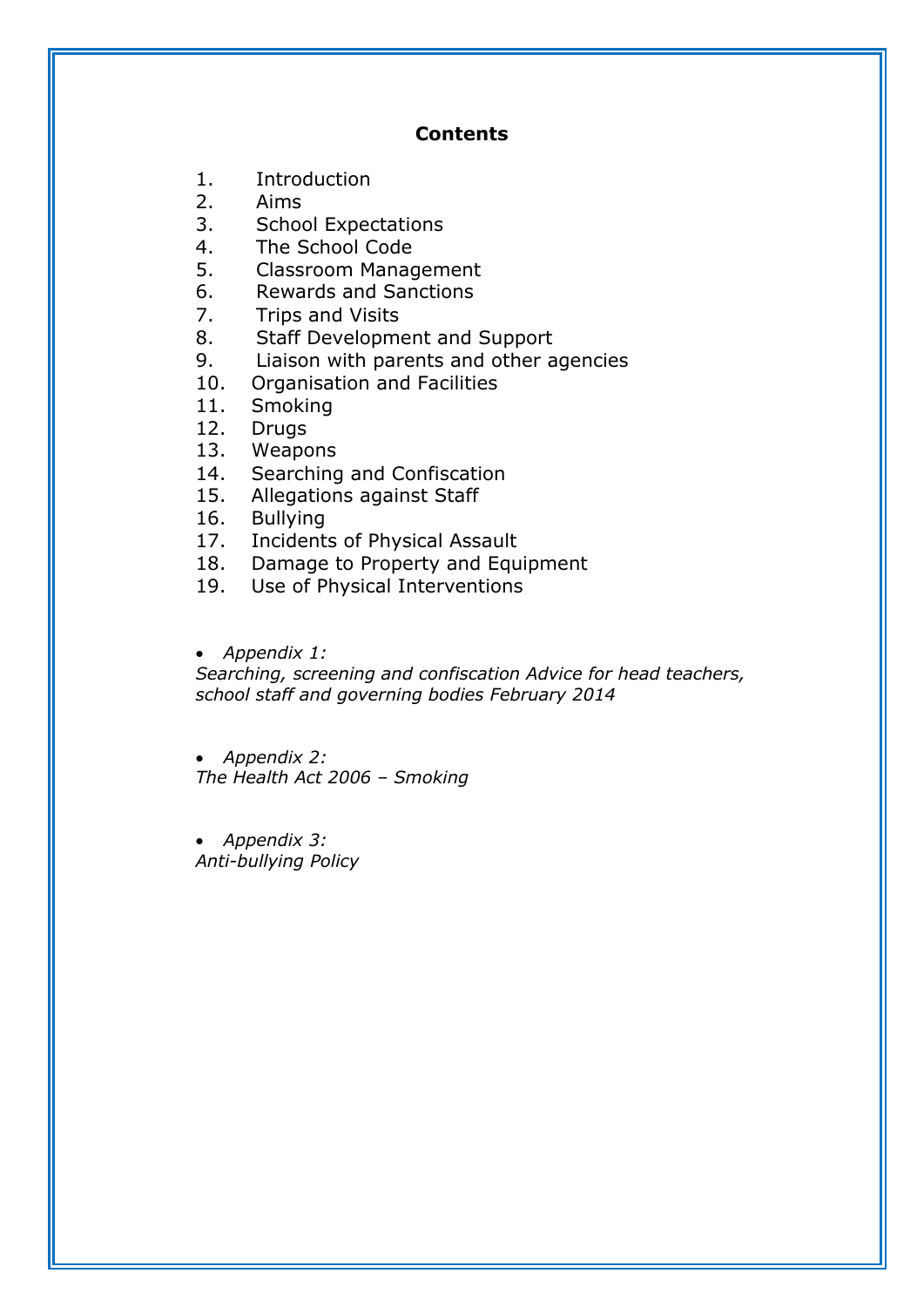### **1. Introduction**

Without an orderly atmosphere, effective teaching and learning cannot take place. Good behaviour and positive relationships underpin the ethos of Life Skills Manor School. The promotion of positive behaviour is the responsibility of the whole school community.

### **2. Aims**

We aim to create a proactive culture across the school which is linked to the PROACT-SCIPr-UK ® philosophy. This will enable pupils to gain skills, knowledge and the right mind set to manage their own behaviour in a range of situations. Furthermore we look to promote our school expectations, whilst consistently and fairly managing behaviour at our school.

We aim to abide to the PROACT-SCIPr-UK ® mission statement which is to minimise the use of physical interventions and to emphasise sound behavioural support strategies based upon an individual's needs, characteristics and preferences.

Staff all follow the behaviour policy to ensure a consistent fair approach. Pupils and staff refer to the school code in regard to expected behaviours and these are on display in every classroom. There are weekly meetings to discuss behaviour, following this there is a teacher meeting and information is shared with parents if and when necessary. Behaviour management is looked at in depth by all staff once every term, six times per year.

### **3. School Expectations**

Parents, staff and pupils need to be clear about the standard of behaviour expected of **all** pupils throughout the school day. The expectations need to remain constant although the level of support needed by each pupil to reach these expectations will vary depending on the individual needs of each pupil, the expectations are:

- **Attend School Every Day –** Pupils are expected to attend school on a daily basis, parents/carers are requested to inform staff about any absences as soon as possible, in accordance with the attendance policy.
- **Be Punctual –** Pupils are expected to be punctual to all activities throughout the school, this will help provide a smoother transition throughout the school day and minimise disruption to learning.
- **Complete Work –** To ensure that pupils make the progress they need to reach their full potential; it is expected that they will complete all their work to the best of their ability.
- **Allow Others to Learn –** It is essential that **all** pupils are given the opportunity to reach their full potential. In order for this to happen pupils must ensure that their behaviour does not prevent a positive learning environment or disrupt the learning of others.
- **Behave Responsibly –** Pupils are expected to take responsibility for their own behaviour and act responsibly throughout the day. Pupils are required to follow "The School Code" at all times.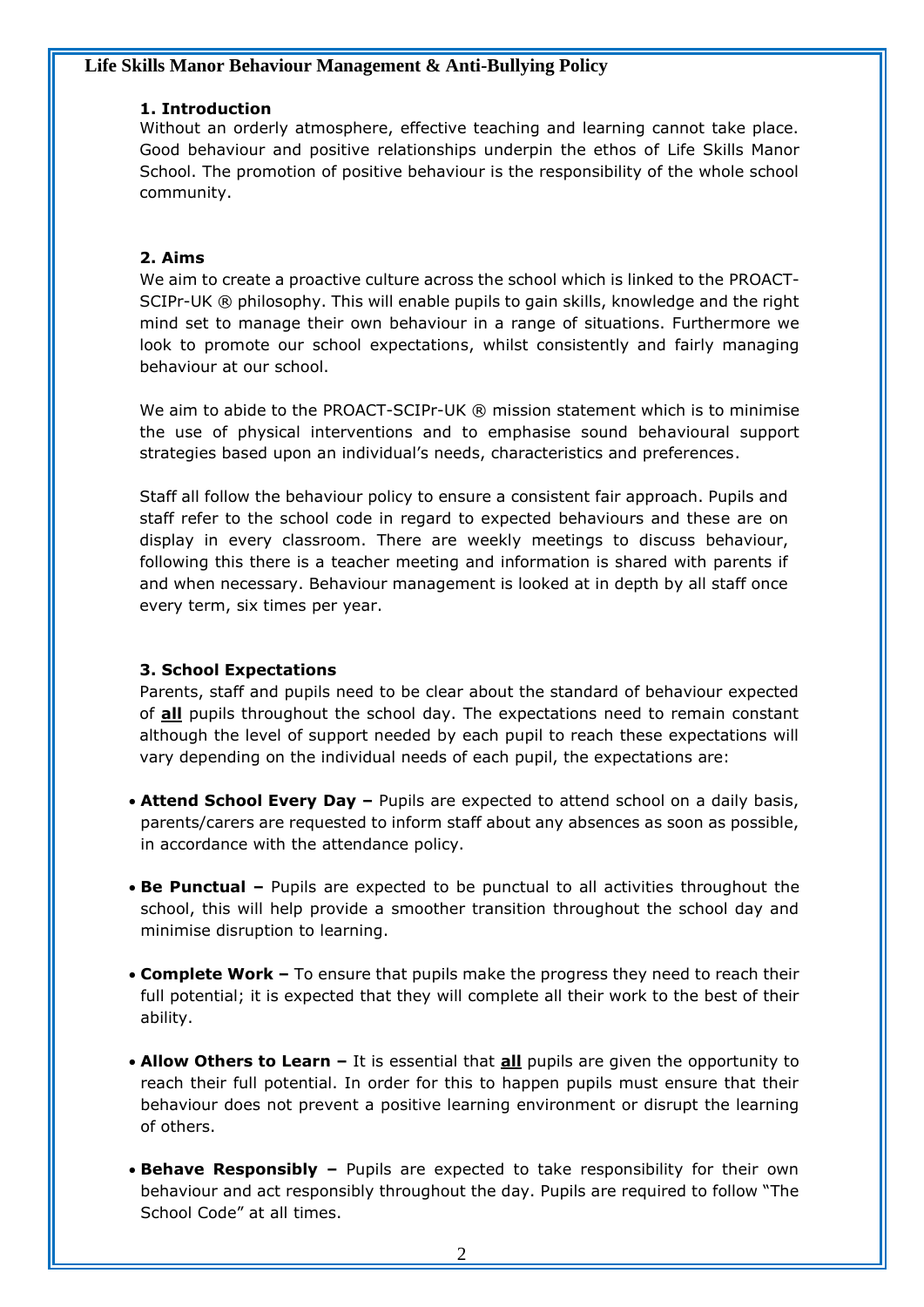- **Behave Responsibly Outside School –** Pupils are required to act responsibly whilst outside the school premises; this includes travelling to and from school, school trips and sporting activities.
- **Wear Correct School Uniform –** Pupils are required to wear a plain white polo shirt with black school trousers. They may wear a school fleece with logo available from a local supplier or a plain blue school sweater (see Behaviour flowchart, Appendix 4). Non-uniform items such as caps, jackets, coats and hoodies will need to be removed at the start of every lesson. All children require a PE kit to be in school at all times, this includes a plain t-shirt, shorts and a pair of trainers.
- **Leave Personal Possessions at Home. –** The school cannot accept any responsibility for personal property. Pupils are requested not to bring in any personal possessions including mobile phones. Life Skills Manor will not be responsible for any items that are lost or stolen and it is for this reason that we discourage them from school.
- **Use Electronic Equipment Responsibly –** Mobile phones are banned in schools along with other devices that can record other pupils or transmit messages. This is in accordance with the Mobile Phone code of conduct.
- **Fizzy / Energy Drinks –** All carbonated drinks and energy drinks are banned from the school site. As a school, we are trying to promote positive healthy lifestyles and we also see a negative impact on pupil's behaviour when they have had these to drink. These will be confiscated.

### **4. Classroom management**

Classroom techniques that could be used include:

- Development of positive relationships, through central based classes.
- The use of restorative language and approach.
- Establishment of classroom restorative norms.
- The withdrawal of attention.
- The use of communication strategies.
- Praising positive behaviour.
- Using humour to de-escalate.
- Distraction and deflection.
- Reminder of expectations.
- Verbal reprimand.

In addition to effective classroom management strategies all pupils will have access to:

- Whole school restorative approach
- An accessible and personalised curriculum suitably differentiated to meet pupils' educational needs.
- A whole school reward system based on achievement (points) and successes
- Conflict resolution specifically using restorative practices.
- High levels of support including teachers, teaching assistants (TA's) and other support staff.
- Highly trained staff with expertise in behaviour management.
- Student focused support.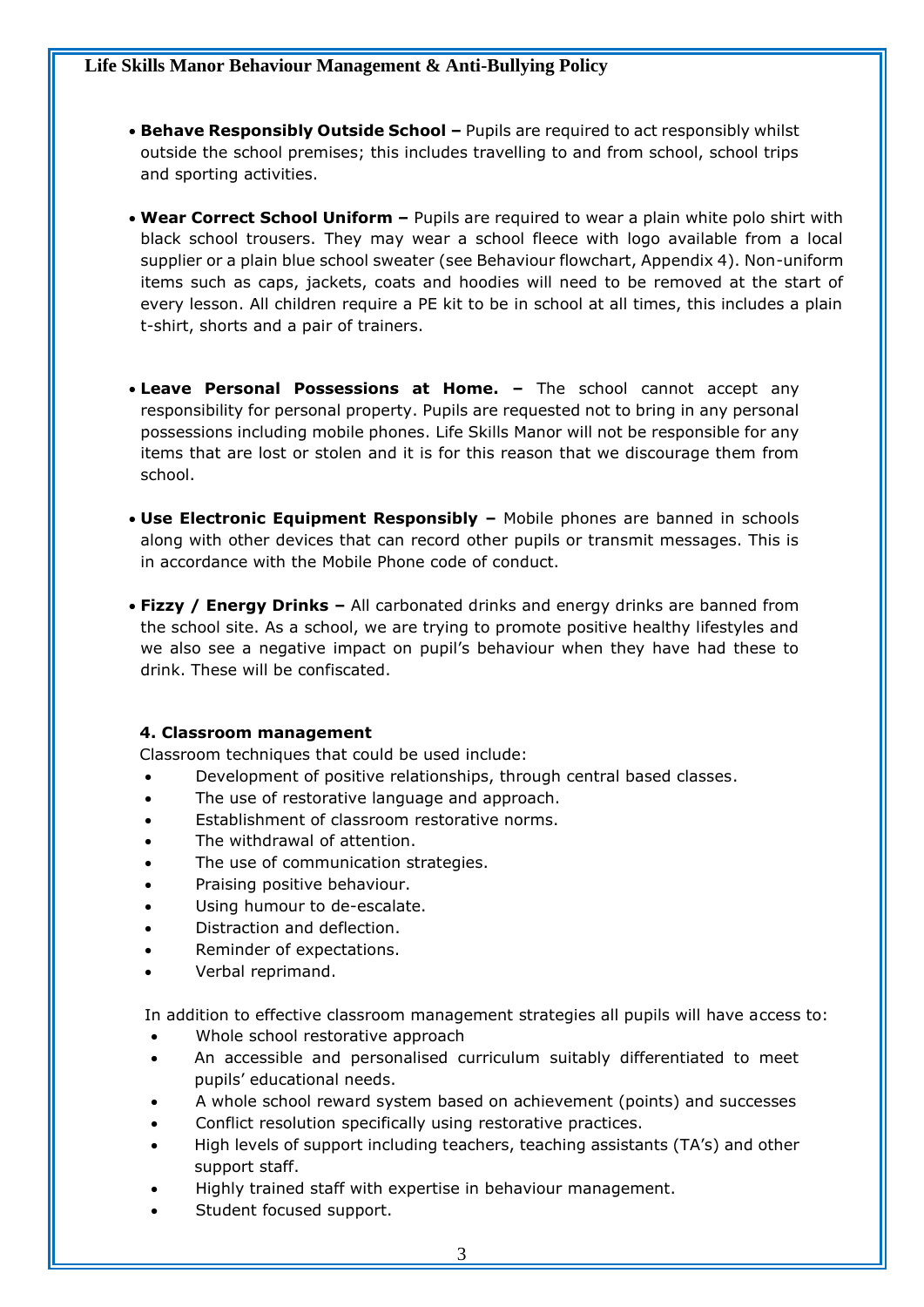Should pupils need additional support:

- Strategic interventions including specific behaviour plans and reviews.
- Higher levels of support to manage behaviour including such as counselling, forest school and aromatherapy sessions.
- Specific programmes run by TA's with access to other professionals, e.g. speech and language therapists (SALT).

Should pupils require/need more support:

- An Alternative curriculum including activities such as horse therapy.
- Personised Learning Plans (PLP) which are reviewed and adjusted regularly
- Strategies and specific input from other professionals e.g. CAMHS, counselling and mentoring.
- Respite and cooling off periods.
- Early Help intervention and multi-agency support.

# **5. Rewards and Sanctions**

At Life Skills Manor school we strongly support the theory that clear and consistent rewards play a leading role in promoting good behaviour. The school uses a system based on achievement points.

Examples of possible rewards are:

- Pupil of the week
- Enrichment Activities Time
- Verbal Praise
- Non-Verbal Praise
- Positive Reporting
- Phone Call Home
- Post Card Home
- Letter Home
- **Certificates**
- Assembly Presentation
- End of Term/ Year Trips
- Specific class rewards, pasta jar, ping pong balls

Examples of sanctions (dependent upon the pupil, circumstances and context of the behaviour) are:

- Restorative Meeting
- Break Time Detentions
- Extra Work / Repeating Unsatisfactory Work
- Loss of Privileges
- After School Detentions
- Confiscation of Property
- School Based Community Service
- Reparation of Damage
- Regular Reporting
- Internal Exclusion (Seclusion)
- Fixed Term Exclusion

Sanctions are always given as a last resort, after trying different strategies such as humour, time out and distraction.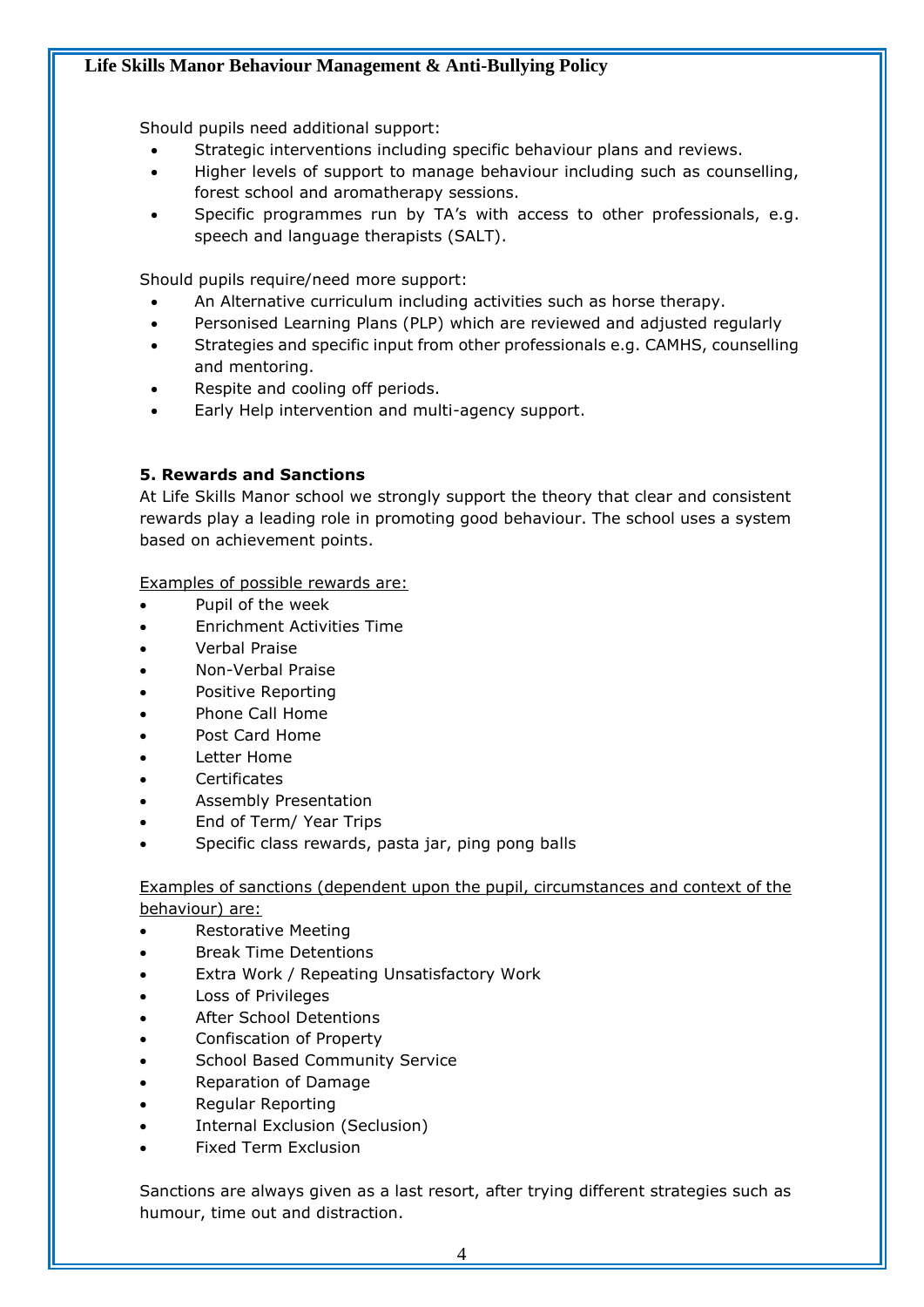# **All staff follow a step system to help them manage behaviour in a consistent way across the school, this is displayed in all classrooms as,**

- 1. Verbal Warning "It's your choice….change your behaviour"
- 2. Take Time Out "It's your choice....change your behaviour"
- 3. Ask to go out "You need to go and calm down…. change your behaviour"
- 4. Class Teacher Consequence -Losing choosing time, losing privileges such as trips, record on SIMs, notify parents, work sent home, miss break times, lose enrichment time, items confiscated
- 5. Pupil Support De-escalation, tutor sends work, restorative meetings, feedback to tutor
- 6. Head teacher Consequence Phone call home, fixed term exclusion, work sent home
- 7. Getting to Stage 6 repeated times Meeting with head teacher, Tutor and Parents, Interventions agreed
- 8. Serious Incident Form completed, fixed term exclusion

### **6. Trips & Visits**

Pupils at Life Skills Manor will have many opportunities to go on trips. Trips off site may be educational or for used to reward positive behaviour. Life Skills Manor is an inclusive school and following risk assessment, all reasonable adjustments will be made to enable students to access educational trips and visits. However, rewards trips may be withdrawn as a consequence of poor behaviour.

### **7. Staff development and support**

Staff training and understanding of this policy is integral to its success. During the six termly behaviour meetings new initiatives are discussed and issues can be raised. This is an opportunity to discuss specific issues around control and behaviour management and the needs of specific individuals.

Staff are regularly trained in de-escalation and positive handling techniques.

### **8. Liaison with parents and other agencies**

In order to fully support their children and to establish clear guidelines for parents, the Home school agreement and Mobile Phone Code of Conduct must be shared with parents and the former must be signed by parents when a child starts school. Parents are expected to support the agreement and it will be referred to if necessary.

Due to the behaviour exhibited by some pupils, close ties will be needed when things are difficult. At times when physical interventions are used it is essential that parents/ carers/ social workers are informed.

On some occasions, and with the agreement of all concerned, alternative placements, or part-time placements will be needed. These are reviewed every week by the head teacher.

Good attendance at school is required to support development in behaviour and learning. Parents are encouraged to work in partnership with the school to ensure attendance above 95% is achieved. If attendance is 90 - 95% attendance, the school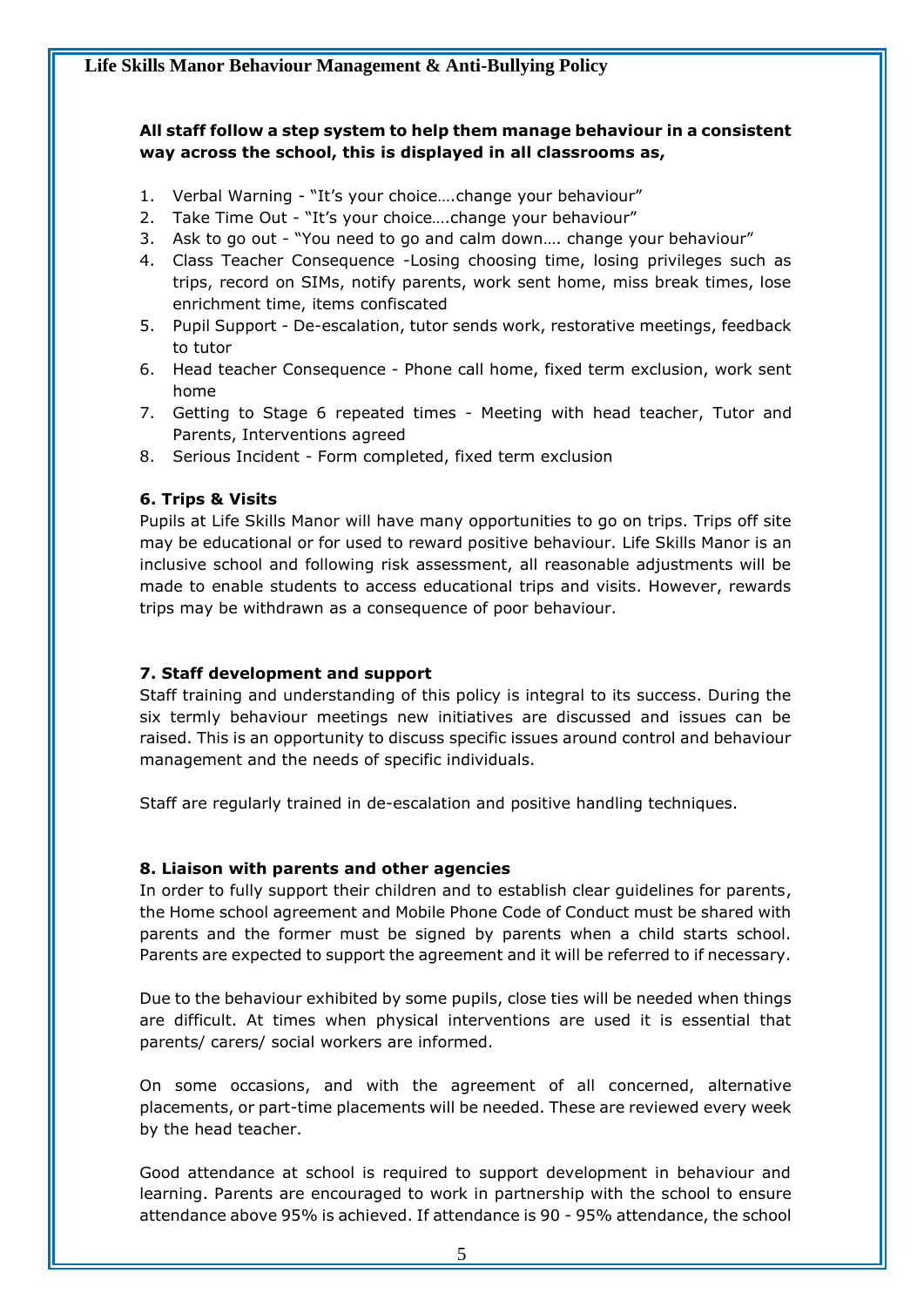will monitor any absences and contact parents/carers if it is appropriate i.e. if absence patterns are forming, if the pupil is late after the close of the register. If attendance is 85 - 90% attendance, the school will intervene by sending letters home, holding discussions/meetings and sometimes doing home visits. Where the level of absence does not improve and there are unauthorised absences, the school will make a referral to the Inclusion and Attendance Service.

# **9. Organisation and Facilities**

The Pastoral Manger including the Head teacher will take responsibility for managing the processes including:

- Modelling expected behaviour, a restorative approach and the language of behaviour.
- Ensuring risk assessments are up to date.
- Behaviour and related strategies are discussed at EHCP meetings and there is a specific target around this.
- Ensuring that EHCPs and related targets are updated and evaluated.
- Day to day pastoral care of pupils.
- Monitoring SIMs behaviour logs.
- Three EHCP meetings per year.
- A minimum of 1 progress report per year
- CIC and other vulnerable groups are supported.
- Reviewing whole school reward system
- Providing access to high quality Continued Professional Development (CPD)
- Ensuring processes are in place to support staff and pupil well-being.
- Ensuring access to interventions e.g. Counselling, OH, SALT.

Governor monitoring will take place at least three times a year to ensure safeguarding processes are followed and that behaviour across the school remains good or outstanding.

### **10. Smoking**

Also see Appendix 2.

### **At Life Skills Manor we are committed to:**

- Providing the highest quality of education and social development for pupils to ensure their emotional and physical wellbeing.
- Educating all employees, pupils, parents, contractors and other visitors of the dangers of smoking to health and that smoking is known to be the principal avoidable cause of premature deaths in the UK.
- The compliance with anti-smoking legislation, namely Smoke -free (Premises and Enforcement) Regulations 2006 and that from the 1st July 2007 all workplaces in England must be smoke free, rendering it a criminal offence to smoke on the school premises.
- Providing a healthy, clean and safe working environment for all employees, pupils, parents, contractors and other visitors.

Life Skills Manor School will seek to build an effective partnership between the school, parents and pupils and will inform parents about the non-compliance of their children with this policy. The school will acknowledge and support the efforts of its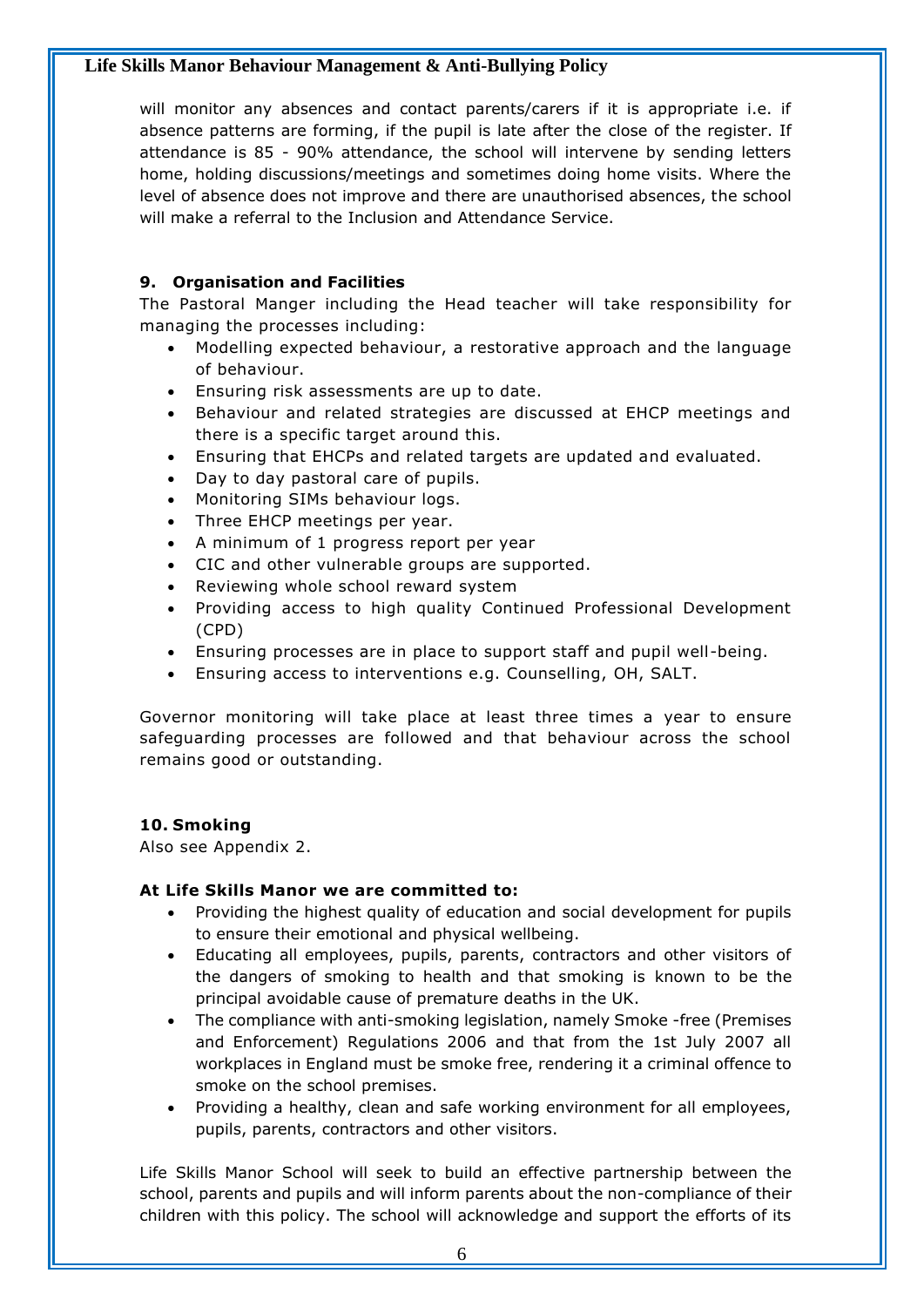pupils and staff to improve their health through the cessation of smoking and will promote non-smoking through curriculum materials, Life Skills lessons, assemblies and appropriate displays. The school will challenge the behaviour of those pupils and parents who give low priority to the elimination of smoking on school premises.

A person or pupil is deemed as smoking if:

- They are seen smoking.
- They are seen with a lit cigarette in their possession.
- They are found to have cigarettes and/or other smoking materials openly in their possession.
- They are associating themselves with others who have been caught in the act of smoking.

Consequences of smoking on site:

- Disciplinary procedures may be followed if a member of staff does not comply with this policy. Staff may also be liable to a fixed penalty fine and possible criminal prosecution.
- Visitors who do not comply with this policy will be asked to leave the premises.
- Refusal to comply with this request may result in the Police or Local Enforcement Officer being informed.
- If pupils are found to be smoking they will receive a sanction as soon as practicable from the time of transgression. This sanction will be agreed between the Head Teacher and parents who will be notified as soon as possible after the event.
- A report of the incident will be completed by the relevant member of staff and this report will be passed to the pupil's tutor and the Head Teacher.
- The tutor will ensure the incident is recorded on the school's information management system (SIMS) and inform parents.
- The school may choose to seek assistance from the Local Enforcement Officer or the Police in pursuing a statutory fixed penalty notice. In extreme cases where the school sanctions appear to be having no effect on certain pupils and their smoking behaviour, parents may be asked to collect and supervise their child over the periods of free time or when the smoking is taking place.
- The penalties and fines for the smoke-free offences set out in Health Act 2006 are; a fixed penalty notice of £50 (discounted to £30 if paid within 15 days from the issue of a notice) or a fine by a court not exceeding level 1 on the standard scale (up to  $E200$ ). These fines may be subject to change.

In exceptional cases, it has been agreed in writing by parents if they wish their child to leave the school site for lunch.

### **11. Drugs**

At Life Skills Manor, the approach taken on the issue of drugs is a whole-school one and is part of our commitment to and concern for the health and well-being of the whole school community. Teachers will need to be confident and skilled to teach drug education and pupils need to receive up to date, relevant and accurate information as well as support.

"Drugs" are taken here to mean those that are legal, such as alcohol, tobacco and solvents, over the counter and prescribed drugs, and illegal drugs such as cannabis,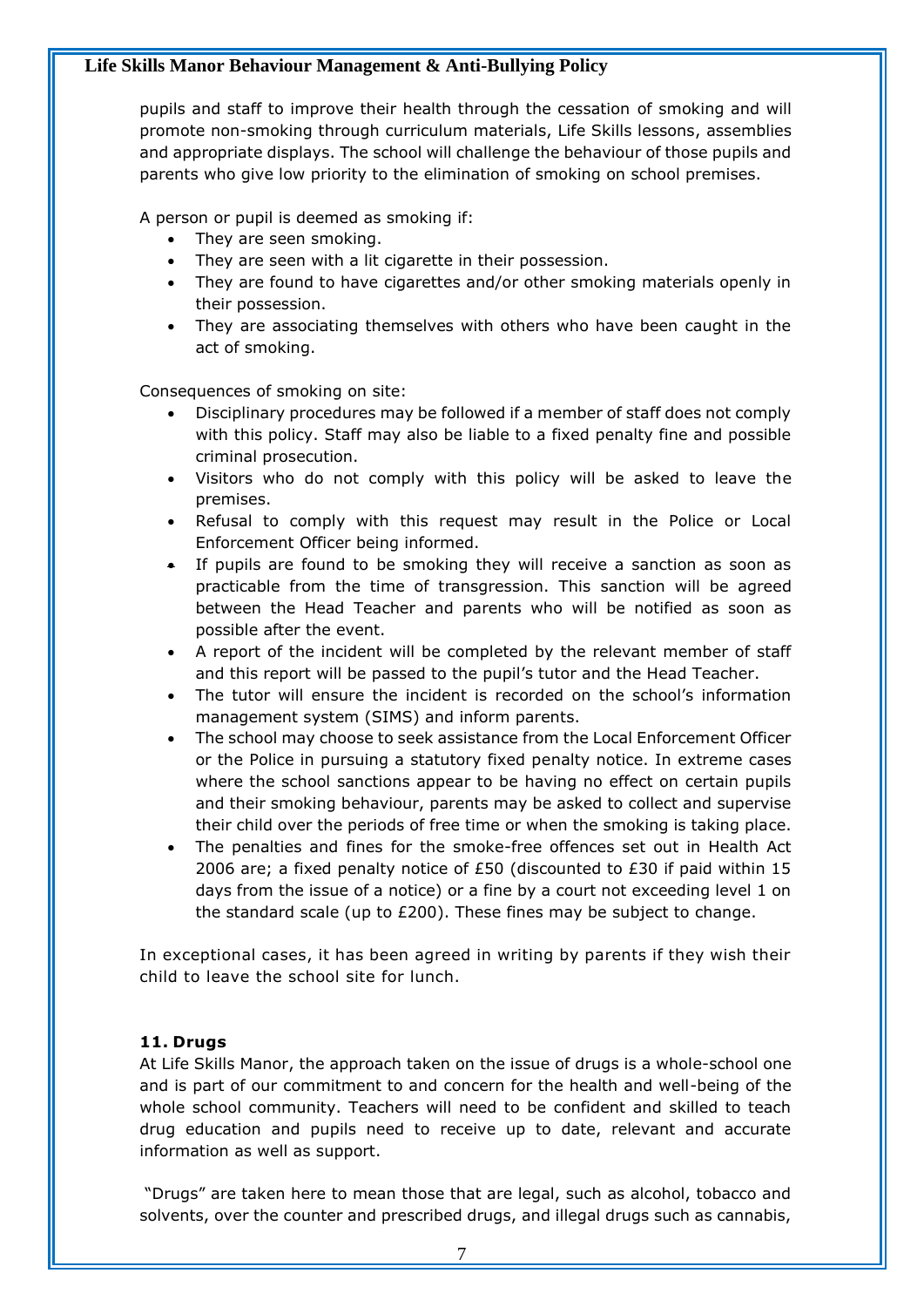ecstasy, amphetamines, heroin, crack/cocaine, LSD, Novel Psychoactive Substances (NPS) and any other substances covered by the 1971 misuse of drugs act; psychoactive substances act 2016, or that is subject to a temporary class drug order (TCDO). The school prohibits all substances having psychoactive effects on the brain: depressants, stimulants, cannabinoids, and hallucinogens.

The school believes that the possession and or use of such drugs in school, during the school day or while travelling to/from school is inappropriate. The drugs/substances covered by this policy are not to be bought, sold or otherwise exchanged or brought onto school premises during the school day, *or* while pupils are on school visits. Individual exceptions may be made for pupils who require prescription medicines where appropriate.

# **Drug Education:**

Drug Education is delivered through Life Skills lessons and visitors to school, for example, drug awareness and support groups.

Through this, pupils will gain the knowledge, understanding, attitudes and social skills that will:

- Enable pupils to make healthy, informed choices
- Promote positive attitudes to healthy lifestyles
- Provide accurate information about substances
- Increase understanding about the implications and possible consequences of use and misuse
- Widen understanding about related health and social issues
- Enable young people to identify sources of appropriate advice and personal support

In incidents involving substance misuse or supply on the premises/during the school day, the school's approach is supportive in the first instance. Following discussion with the pupil and staff, action will proceed as follows.

The school has referred to the procedures as laid out in *Drugs: advice for schools (DFE-00001-2012)*

- Any medical emergencies will be dealt with immediately.
- If a child admits they have taken drugs during the school day (off site) they will be returned home 'sick' unfit for school.
- If they take drugs on the school site, they will receive a fixed term exclusion for the rest of the day.
- If they don't admit to taking anything, we will share our suspicions with parents/ carers and will send them home 'sick' if they are not managing the school day.
- For all children that admit to drug use on more than one occasion, we will make a referral to Addaction or DUST for support (these require consent).
- While there is no legal obligation to inform the police or local PCSO, they may also be involved at the discretion of the Head teacher and staff who know the young person well.
- The school will consider each incident individually and will employ a range of responses to deal with each incident.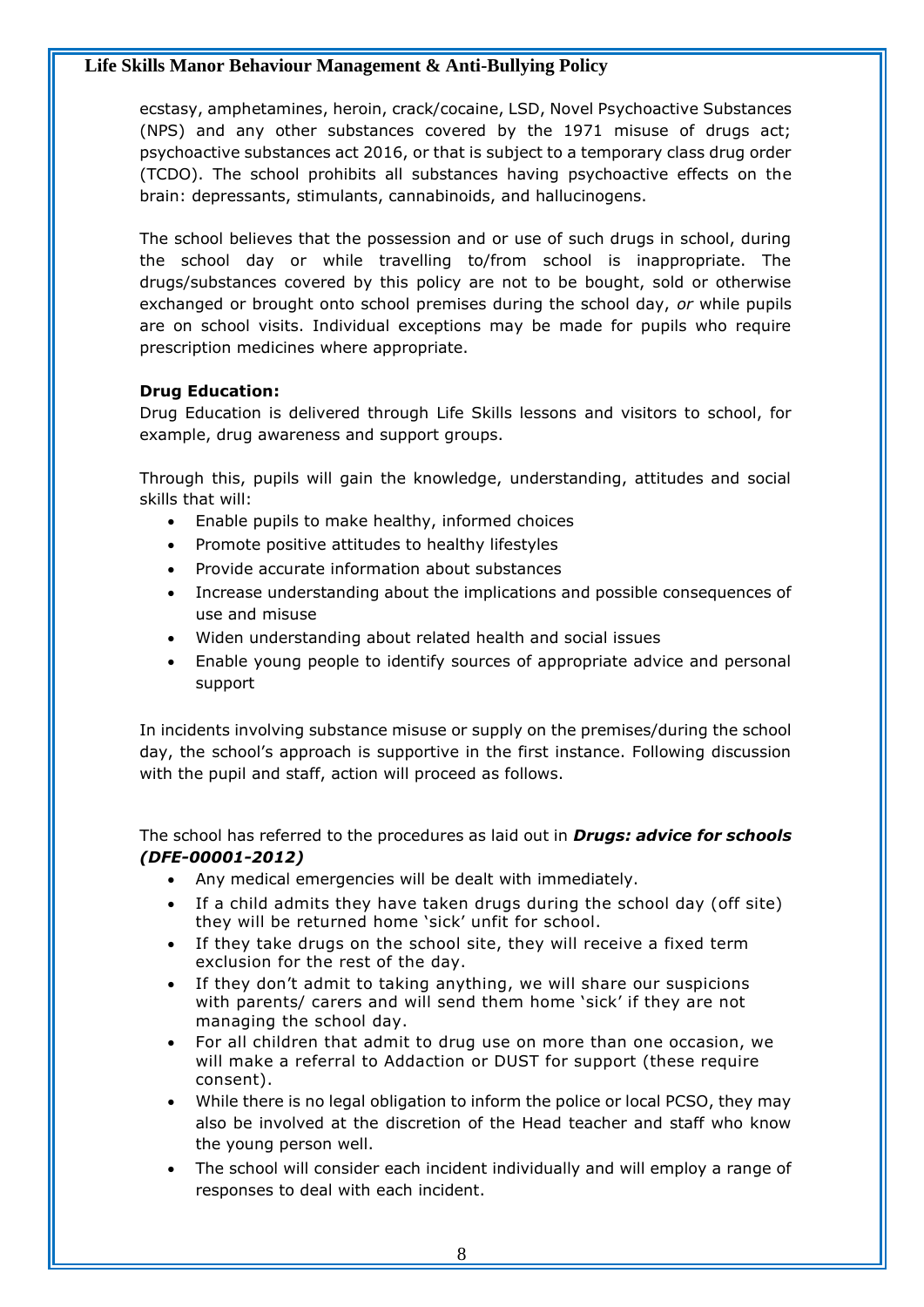### **12. Weapons**

It is illegal to carry knives or other offensive weapons on and around the School premises. The Governing Body at Life Skills Manor recognises that the presence of weapons, or items which could potentially be offensive weapons, in the School would not only create unacceptable risks of bullying, injury or death, but also create a climate that undermines the educational purposes of the School.

It is therefore the School Policy to forbid the possession, custody and use of weapons by unauthorised persons in, on, or around the School premises and during School activities.

These rules apply at all times except where an item, which could potentially be an offensive weapon, is issued to a student by a member of staff at the School or is required by the School for the purposes of teaching and learning, as necessary, for the delivery of the curriculum.

For the purpose of this Policy a "weapon" is:

- a firearm of any description, including starting pistols, air guns and any type of replica or toy gun;
- knives, including all variations of bladed objects i.e.: pocket knives, craft knives, scissors etc.;
- explosives, including fireworks, aerosol sprays, lighters, matches;
- laser pens or other objects, even if manufactured for a non-violent purpose but has a potentially violent use i.e.: the purpose of keeping or carrying the object is for use, or threat of use, as a weapon.

In most circumstances, when a pupil has knowingly bought in a weapon with the intention or threat of using it, the Head Teacher will manage the circumstances leading to a fixed term exclusion and may or may not inform the police.

Where, in the judgement of the staff, the circumstances are wholly innocent and there is no suggestion of the use of the article as a weapon, the matter may be dealt without an exclusion but parents will be informed immediately.

In the most serious circumstances, and if there is serious concern for the welfare of staff and pupils, the Police will be contacted immediately.

### **13. Searching and Confiscation**

In this area, Life Skills Manor follow the guidance in '**Searching, screening and confiscation Advice for head teachers, school staff and governing bodies', February 2014 (see Appendix 1).**

### Searching

School staff can search a pupil for any item if the pupil agrees. Head teachers and staff authorised by them have a statutory power to search pupils or their possessions, without consent, where they have reasonable grounds for suspecting that the pupil may have a prohibited item. Prohibited items are:

- knives or weapons
- alcohol
- illegal drugs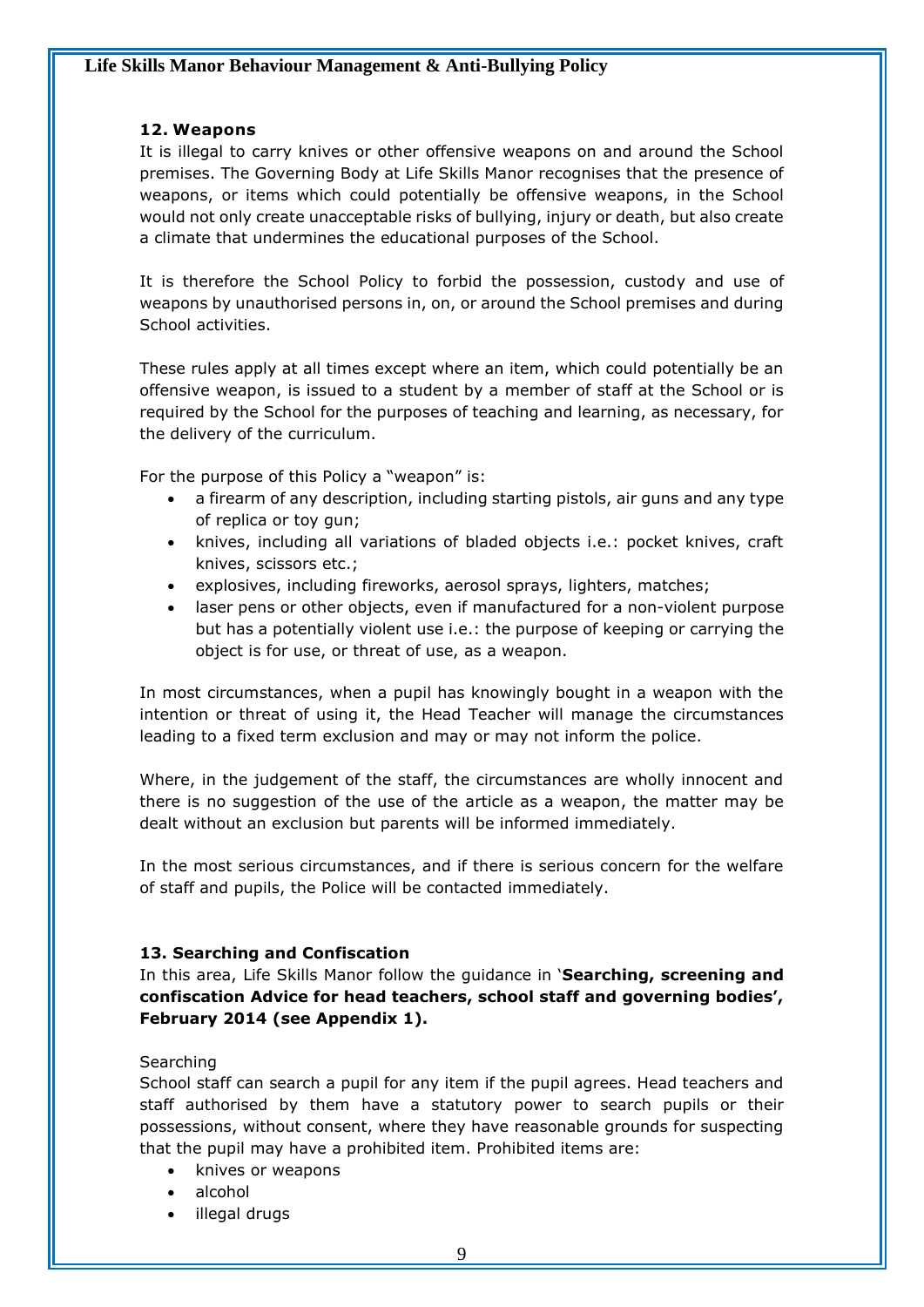- stolen items
- tobacco and cigarette papers
- **fireworks**
- pornographic images
- any article that the member of staff reasonably suspects has been, or is likely to be, used to commit an offence, or to cause personal injury to, or damage to the property of, any person (including the pupil).

Head teachers and authorised staff can also search for any item banned by the school rules which has been identified in the rules as an item which may be searched for.

### Confiscation

School staff can seize any prohibited item found as a result of a search. They can also seize any item, however found, which they consider harmful or detrimental to school discipline.

### Physical Restraints - See Section 18

Physical restraints are rarely used at Life Skills Manor and are an absolute last resort in cases of harm to pupils, damage to the school, or loss of control. All restraints are recorded in a bound book which is kept securely in the Head Teacher's office.

Parents will be informed immediately if there has been a restraint and where possible staff are given time out for reflection on the incident.

### **14. Allegations against staff**

Occasionally, pupils will make allegations against staff and these have to be investigated rigorously and fairly without prejudice (see relevant policies – Managing Allegations/ Safeguarding).

### **15. Bullying**

Also see Appendix 3

### **Definition**

Bullying is "behaviour by an individual or a group, repeated over time that intentionally hurts another individual either physically or emotionally". (**DfE "Preventing and Tackling Bullying", July 2017)**

- Bullying can include: name calling, taunting, mocking, making offensive comments; kicking; hitting; taking belongings; producing offensive graffiti; gossiping; excluding people from groups and spreading hurtful and untruthful rumours.
- This includes the same unacceptable behaviours expressed online, sometimes called online or cyberbullying. This can include: sending offensive, upsetting and inappropriate messages by phone, text, instant messenger, through gaming, websites, social media sites and apps, and sending offensive or degrading photos or videos.
- Bullying can be a form of peer on peer abuse and can be emotionally abusive; it can cause severe and adverse effects on children's emotional development.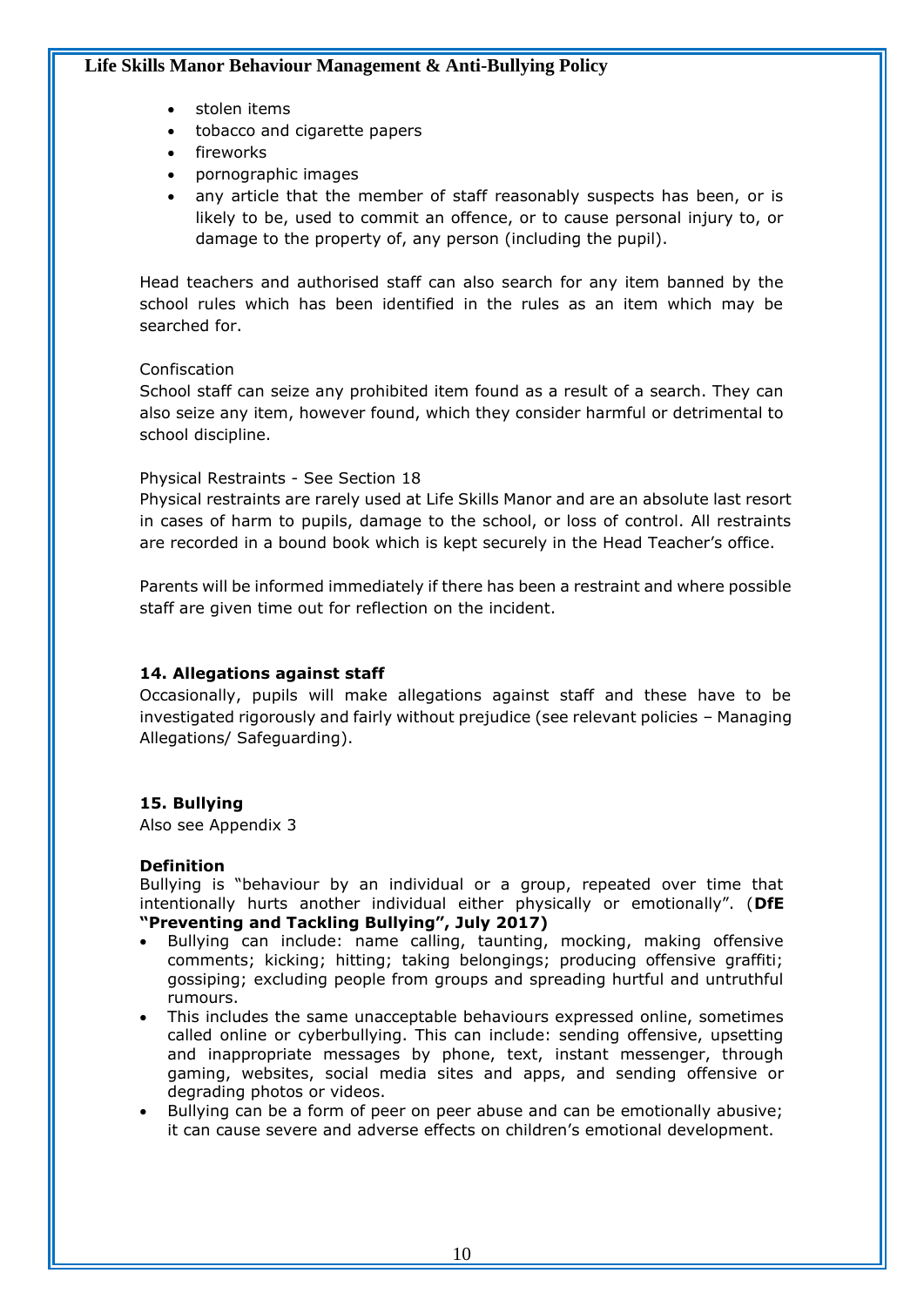# **Forms of bullying**

Bullying can happen to anyone. This policy covers all types of bullying including:

- o Bullying related to race, religion, nationality or culture
- o Bullying related to SEND (Special Educational Needs or Disability)
- o Bullying related to appearance or physical/mental health conditions
- o Bullying related to sexual orientation (homophobic bullying)
- $\circ$  Bullying of young carers, children in care or otherwise related to home circumstances
- o Sexist, sexual and transphobic bullying
- o Bullying via technology, known as online or cyberbullying

### **School ethos**

Life Skills Manor community recognises that bullying, especially if left unaddressed, can have a devastating effect on individuals; it can create a barrier to learning and have serious consequences for mental wellbeing. By effectively preventing and tackling bullying, our schools can help to create safe, disciplined environment, where pupils are able to learn and fulfil their potential.

Our Community:

- o Monitors and reviews our anti-bullying policy and practice on a regular basis.
- $\circ$  Supports staff to promote positive relationships, to help prevent bullying.
- o Recognises that some members of our community may be more vulnerable to bullying and its impact than others; being aware of this will help us to develop effective strategies to prevent bullying from happening and provide appropriate support, if required.
- o Will intervene by identifying and tackling bullying behaviour appropriately and promptly.
- o Ensures our pupils are aware that bullying concerns will be dealt with sensitively and effectively; that everyone should feel safe to learn and abide by the anti-bullying policy.
- o Requires all members of the community to work with the school to uphold the anti-bullying policy.
- $\circ$  Reports back to parents/carers regarding concerns on bullying, dealing promptly with complaints.
- o Seeks to learn from good anti-bullying practice elsewhere.
- $\circ$  Utilises support from the Local Authority and other relevant organisations when appropriate.

### **Responding to bullying**

The following steps may be taken when dealing with all incidents of bullying reported to the school:

- $\circ$  If bullying is suspected or reported, the incident will be dealt with immediately by the member of staff who has been approached or witnessed the concern.
- $\circ$  The school will provide appropriate support for the person being bullied making sure they are not at risk of immediate harm and will involve them in any decision-making, as appropriate.
- $\circ$  The head teacher/ designated safeguarding lead will interview all parties involved.
- o The designated safeguarding lead will be informed of all bullying issues where there are safeguarding concerns.
- $\circ$  The school will inform other staff members, and parents/ carers, where appropriate.
- $\circ$  Sanctions (as identified within the school behaviour policy) and support for individuals will be implemented, in consultation with all parties concerned.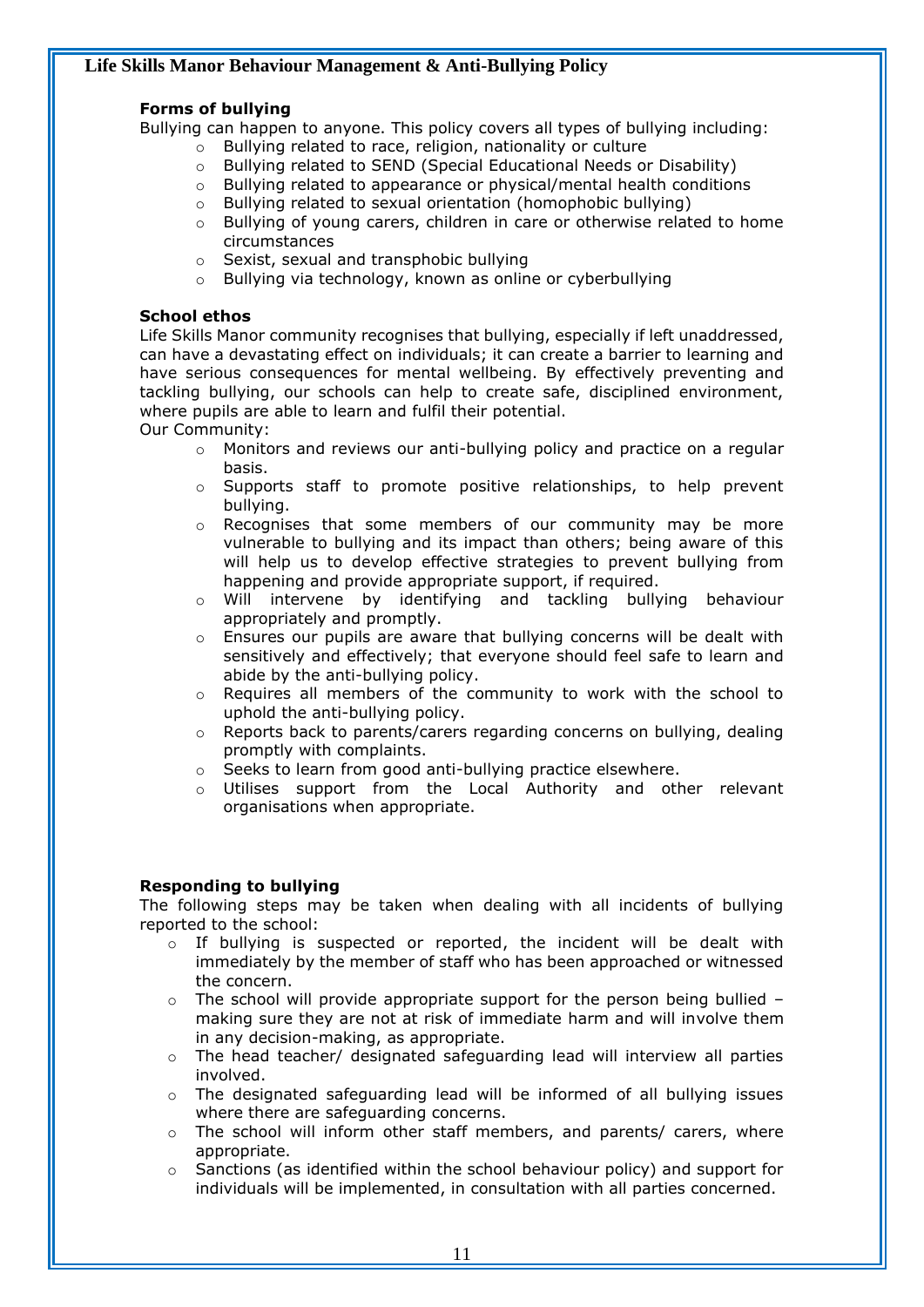- o If necessary, other agencies may be consulted or involved, such as: the police (if a criminal offence has been committed) or other local services including early help or children's social care (if a child is felt to be at risk of significant harm).
- $\circ$  Where the bullying takes place off school site or outside of normal school hours (including cyberbullying), the school will ensure that the concern is fully investigated. Appropriate action will be taken, including providing support and implementing sanctions in school in accordance with the school's behaviour policy.
- $\circ$  A clear and precise account of the incident will be recorded by the school in accordance with existing procedures. This will include recording appropriate details regarding decisions and action taken.

# **Cyberbullying**

When responding to cyberbullying concerns, the school will:

- o Act as soon as an incident has been reported or identified.
- $\circ$  Provide appropriate support for the person who has been cyberbullied and work with the person who has carried out the bullying to ensure that it does not happen again.
- $\circ$  Encourage the person being bullied to keep any evidence (screenshots) of the bullying activity to assist any investigation.
- $\circ$  Take all available steps where possible to identify the person responsible. This may include:
	- looking at use of the school systems;
	- identifying and interviewing possible witnesses;
	- Contacting the service provider and the police, if necessary.
- $\circ$  Work with the individuals and online service providers to prevent the incident from spreading and assist in removing offensive or upsetting material from circulation. This may include:
	- Support reports to a service provider to remove content if those involved are unable to be identified or if those involved refuse to or are unable to delete content.
	- Confiscating and searching pupils' electronic devices, such as mobile phones, in accordance with the law and also the school searching and confiscation policy. (**Note:** Schools should ensure they access the DfE ['Searching, screening and confiscation at school'](https://www.gov.uk/government/publications/searching-screening-and-confiscation) and [Childnet](http://www.childnet.com/resources/cyberbullying-guidance-for-schools) Cyberbullying guidance to ensure that the schools powers are used proportionately and lawfully)
	- Requesting the deletion of locally-held content and content posted online if they contravene school behavioural policies.
- $\circ$  Ensure that sanctions are applied to the person responsible for the cyberbullying; the school will take steps to change the attitude and behaviour of the bully, as well as ensuring access to any additional help that they may need.
- o Inform the police if a criminal offence has been committed.
- $\circ$  Provide information to staff and pupils regarding steps they can take to protect themselves online. This may include:
	- advising those targeted not to retaliate or reply
	- providing advice on blocking or removing people from contact lists
	- helping those involved to think carefully about what private information they may have in the public domain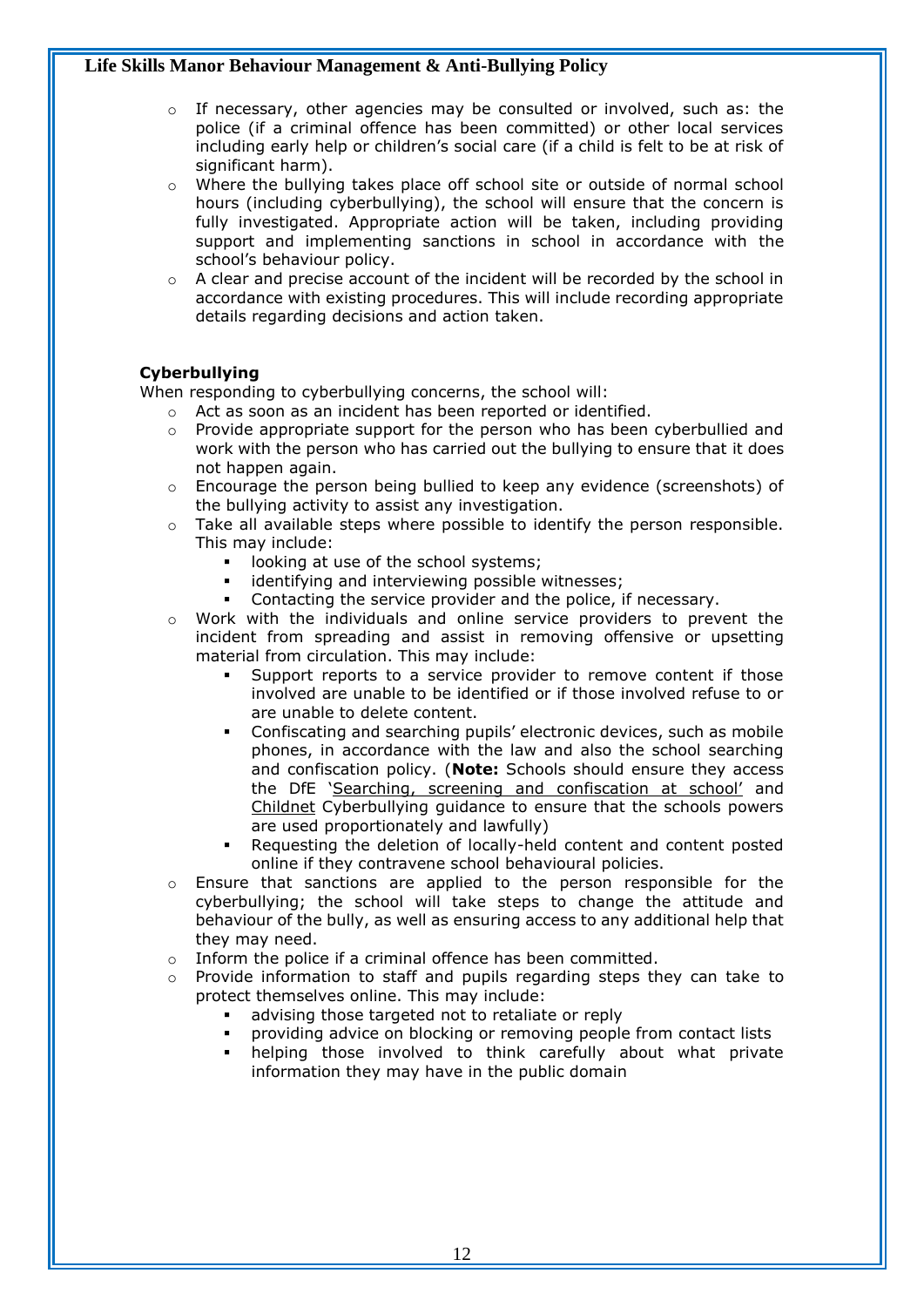## **16. Incidents of physical Assault**

For any case of physical assault toward any adults or pupils the procedures are as follows. Depending on the severity of the violence incident the pupil could:

- Be removed for a period of internal seclusion. This could be the support unit in the Pastoral room or Head Teacher's room. This will give the pupil time to calm down and resolve any issues. A restorative approach will be taken to ensure any outstanding issues are dealt with.
- There will be a restorative meeting and this will be recorded.
- Receive a fixed term exclusion, the same day, followed up with a meeting between the pupil's parents or carers and Head teacher to discuss what needs to be done to re-integrate the pupil successfully.
- Be provided with alternative educational provision.

Following an incident of physical violence, the Leadership Team must be informed as soon as possible to ensure that sanctions can be applied as a matter of urgency.

# **17. Damage to Property or Equipment**

If a pupil wilfully or intentionally damages school property or equipment, depending on the severity of the damage the sanctions could be:

- The pupil will be spoken to by the Head teacher or appropriate staff and asked to repair any damage that has been caused.
- The pupil will be asked for financial recompense to repair or replace the damaged property or equipment.
- The pupil will be removed to the Pastoral room in school for a period of internal seclusion. This will give the pupil time to calm down and rectify any behavioural issues to help minimise disruption.
- The pupil is given a fixed term exclusion followed up with a meeting with the pupil's parents or carers.

Police involvement will be at the discretion of a member of the Head teacher in response to Health & Safety concerns.

### **18. Use of Physical Interventions**

Staff have the power to use reasonable force to prevent pupils committing an offence, injuring themselves or others, or damaging property, and to maintain good order and discipline in the classroom. The Head teacher is a trained PROACT-SCIPr-UK ® instructor and delivers training to all members of staff, all year round. Any physical Intervention that involves resistance should be recorded in the physical intervention handbook and on Sims by the person (s) carrying out the Physical Intervention. When Physical Intervention has occurred parents and carers must be informed and the consequences must be discussed.

Physical interventions must only be used when:

- Committing any offence (or for a pupil under the age of criminal responsibility, what would be an offence for an older pupil);
- Causing personal injury to, or damage to the property of, any person (including the pupil himself); or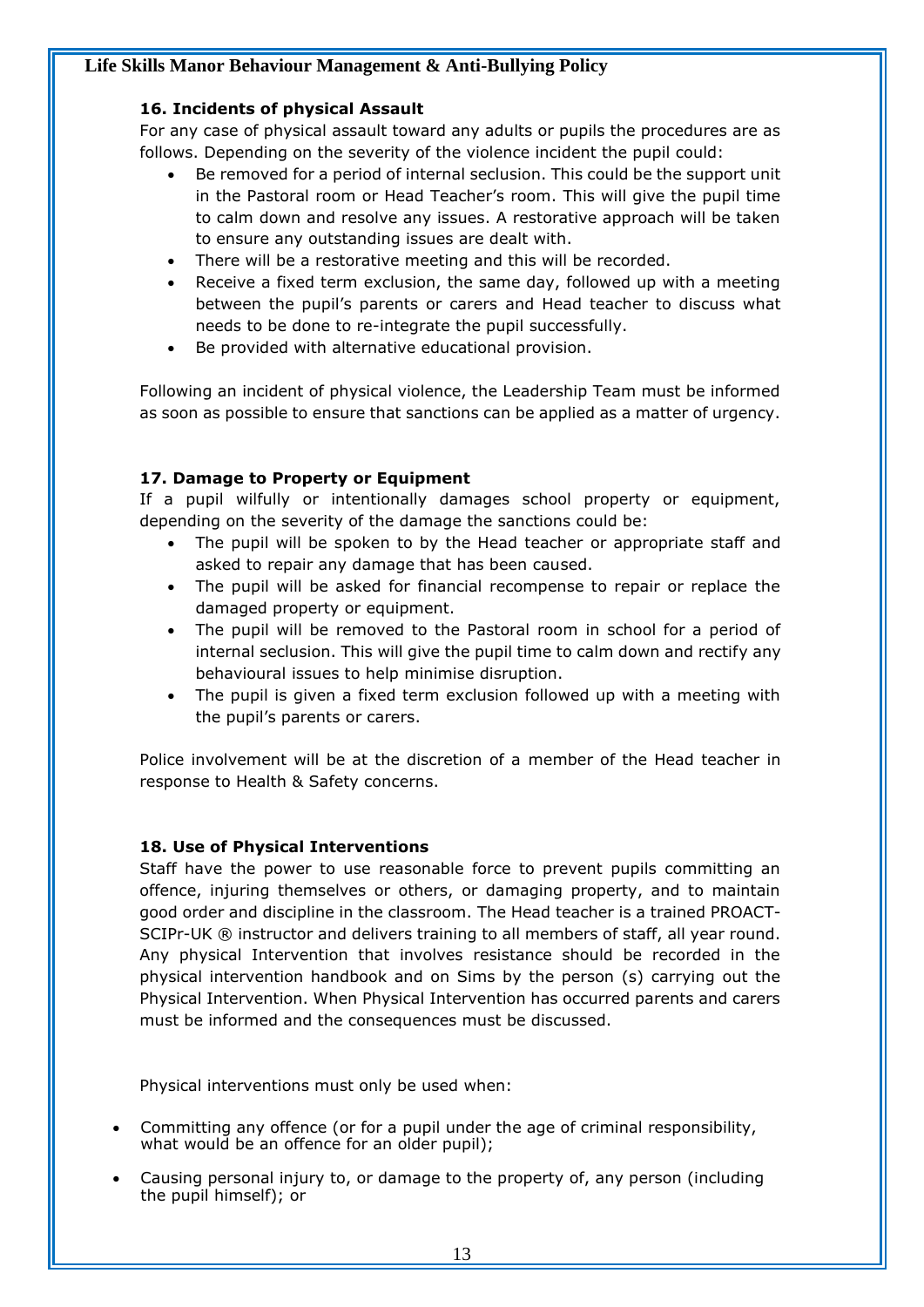• Prejudicing the maintenance of good order and discipline at the school or among any pupils receiving education at the school, whether during a teaching session or otherwise.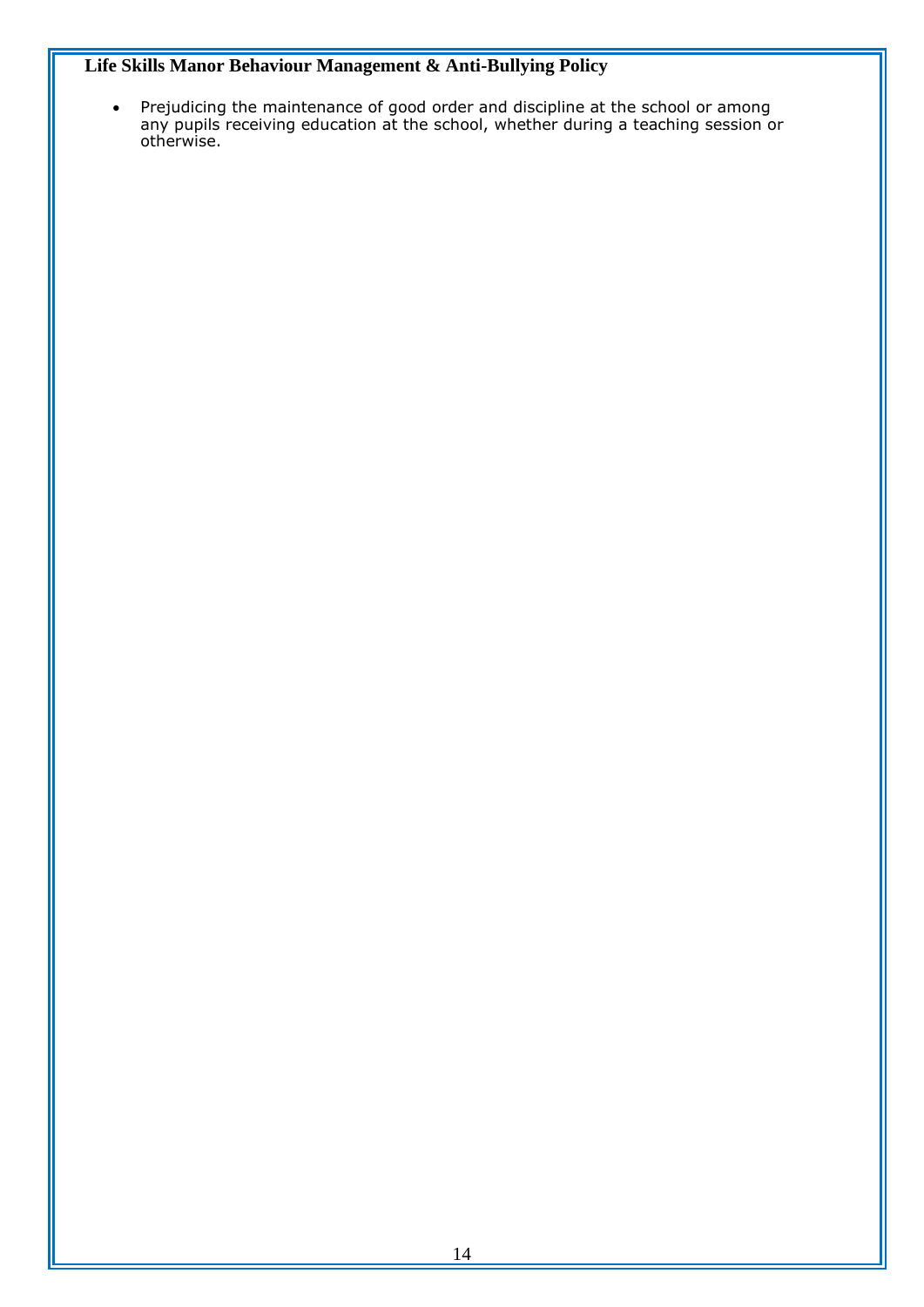### **Appendix 1 Searching, screening and confiscation**

*Schools' obligations under the European Convention on Human Rights (ECHR)*

- *Under article 8 of the European Convention on Human Rights pupils have a right to respect for their private life. In the context of these particular powers, this means that pupils have the right to expect a reasonable level of personal privacy.*
- *The right under Article 8 is not absolute, it can be interfered with but any interference with this right by a school (or any public body) must be justified and proportionate.*
- *The powers to search in the Education Act 1996 are compatible with Article 8. A school exercising those powers lawfully should have no difficulty in demonstrating that it has also acted in accordance with Article 8. This advice will assist schools in deciding how to exercise the searching powers in a lawful way.*

#### *Screening*

*What the law allows:* 

- *Schools can require pupils to undergo screening by a walk-through or hand-held metal detector (arch or wand) even if they do not suspect them of having a weapon and without the consent of the pupils.*
- *Schools' statutory power to make rules on pupil behaviour2 and their duty as an employer to manage the safety of staff, pupils and visitors3 enables them to impose a requirement that pupils undergo screening.*
- *Any member of school staff can screen pupils.*
- *Also note:*
- *If a pupil refuses to be screened, the school may refuse to have the pupil on the premises. Health and safety legislation requires a school to be managed in a way which does not expose pupils or staff to risks to their health and safety and this would include making reasonable rules as a condition of admittance.*
- *If a pupil fails to comply, and the school does not let the pupil in, the school has not excluded the pupil and the pupil's absence should be treated as unauthorised. The pupil should comply with the rules and attend.*
- *This type of screening, without physical contact, is not subject to the same conditions as apply to the powers to search without consent.*

*Searching with consent*

*Schools' common law powers to search:*

- *School staff can search pupils with their consent for any item. Also note:*
- *Schools are not required to have formal written consent from the pupil for this sort of search – it is enough for the teacher to ask the pupil to turn out his or her pockets or if the teacher can look in the pupil's bag or locker and for the pupil to agree.*
- *Schools should make clear in their school behaviour policy and in communications to parents and pupils what items are banned.*
- *If a member of staff suspects a pupil has a banned item in his/her possession, they can instruct the pupil to turn out his or her pockets or bag and if the pupil refuses, the teacher can apply an appropriate punishment as set out in the school's behaviour policy.*
- *A pupil refusing to co-operate with such a search raises the same kind of issues as where a pupil refuses to stay in a detention or refuses to stop any other unacceptable behaviour when instructed by a member of staff – in such circumstances, schools can apply an appropriate disciplinary penalty*

#### *Searching without consent*

*What the law says:*

*What can be searched for?* 

- *Knives or weapons, alcohol, illegal drugs and stolen items; and*
- *Tobacco and cigarette papers, fireworks and pornographic images; and*
- *Any article that the member of staff reasonably suspects has been, or is likely to be, used to commit an offence, or to cause personal injury to, or damage to property; and*
- *Any item banned by the school rules which has been identified in the rules as an item which may be searched for.*
- *1. Can I search?*
- *Yes, if you are a headteacher or a member of school staff and authorised by the headteacher. 2. Under what circumstances?* 
	- *You must be the same sex as the pupil being searched; and there must be a witness (also a staff member) and, if at all possible, they should be the same sex as the pupil being searched.*
	- *There is a limited exception to this rule. You can carry out a search of a pupil of the opposite sex to you and without a witness present, but only where you reasonably believe that there is a risk that serious harm will be caused to a person if you do not conduct the search immediately and where it is not reasonably practicable to summon another member of staff.*

*3. When can I search?*

- *If you have reasonable grounds for suspecting that a pupil is in possession of a prohibited item. Also note:*
- *The law also says what must be done with prohibited items which are seized following a search.*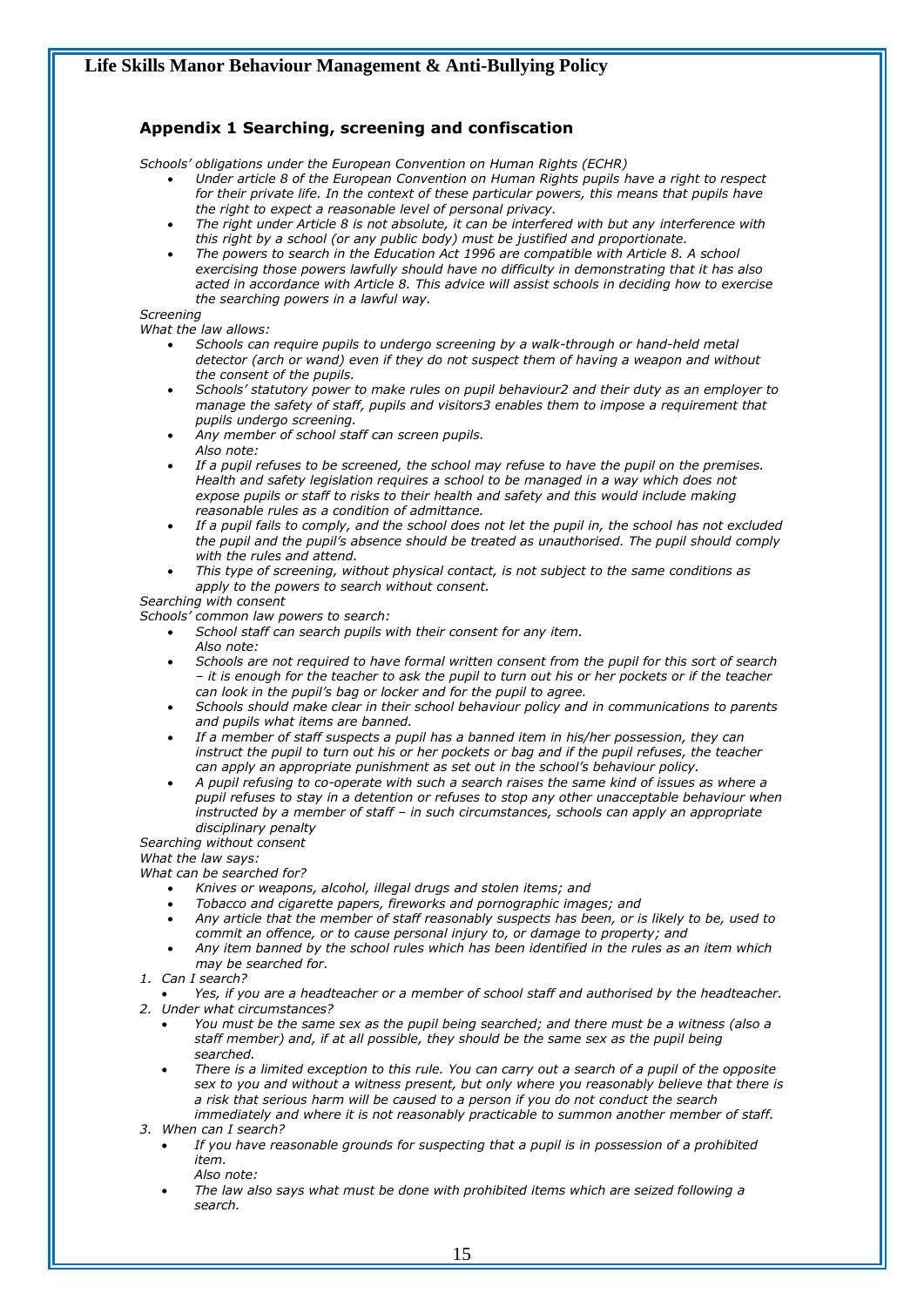- *The requirement that the searcher is the same sex as the pupil and that a witness is present*  will continue to apply in nearly all searches. Where it is practicable to summon a staff *member of the same sex as the pupil and a witness then the teachers wishing to conduct a search must do so.*
- *4. Authorising members of staff* 
	- *Headteachers should decide who to authorise to use these powers. There is no requirement to provide authorisation in writing.*
	- *Staff, other than security staff, can refuse to undertake a search. The law states that headteachers may not require anyone other than a member of the school security staff to undertake a search.*
	- *Staff can be authorised to search for some items but not others; for example, a member of staff could be authorised to search for stolen property, but not for weapons or knives.*
	- *A headteacher can require a member of the school's security staff to undertake a search.* • *If a security guard, who is not a member of the school staff, searches a pupil, the person witnessing the search should ideally be a permanent member of the school staff, as they are*
- *more likely to know the pupil. 5. Training for school staff* 
	- *When designating a member of staff to undertake searches under these powers, the headteacher should consider whether the member of staff requires any additional training to enable them to carry out their responsibilities.*
- *6. Establishing grounds for a search* 
	- *Teachers can only undertake a search without consent if they have reasonable grounds for suspecting that a pupil may have in his or her possession a prohibited item. The teacher must decide in each particular case what constitutes reasonable grounds for suspicion. For example, they may have heard other pupils talking about the item or they might notice a pupil behaving in a way that causes them to be suspicious.*
	- *In the exceptional circumstances when it is necessary to conduct a search of a pupil of the opposite sex or in the absence of a witness, the member of staff conducting the search should bear in mind that a pupil's expectation of privacy increases as they get older.*
	- *The powers allow school staff to search regardless of whether the pupil is found after the*  search to have that item. This includes circumstances where staff suspect a pupil of having *items such as illegal drugs or stolen property which are later found not to be illegal or stolen.*
	- *School staff can view CCTV footage in order to make a decision as to whether to conduct a search for an item .*
- *7. Searches for items banned by the school rules* 
	- *An item banned by the school rules may only be searched for under these powers if it has been identified in the school rules as an item that can be searched for.*
	- *The school rules must be determined and publicised by the headteacher in accordance with section 89 of the Education and Inspections Act 2006 in maintained schools. In the case of academy schools and alternative provision academies, the school rules must be determined in accordance with the School Behaviour (Determination and Publicising of Measures in Academies) Regulations 2012. Separate advice on school rules is available in 'Behaviour and Discipline – advice for 9 headteachers and school staff' via the link under Associated Resources.*
	- *Under section 89 and the School Behaviour (Determination and Publicising of Measures in Academies) Regulations 2012 the headteacher must publicise the school behaviour policy, in writing, to staff, parents and pupils at least once a year.*
- *8. Location of a search* 
	- *Searches without consent can only be carried out on the school premises or, if elsewhere, where the member of staff has lawful control or charge of the pupil, for example on school trips in England or in training settings.*
	- *The powers only apply in England.*
- *During the search*
- *9. Extent of the search – clothes, possessions, desks and lockers* 
	- *What the law says:*
	- *The person conducting the search may not require the pupil to remove any clothing other than outer clothing.*
	- *'Outer clothing' means clothing that is not worn next to the skin or immediately over a garment that is being worn as underwear but 'outer clothing' includes hats; shoes; boots; gloves and scarves.*
	- *'Possessions' means any goods over which the pupil has or appears to have control – this includes desks, lockers and bags.*
	- *A pupil's possessions can only be searched in the presence of the pupil and another member of staff, except where there is a risk that serious harm will be caused to a person if the search is not conducted immediately and where it is not reasonably practicable to summon another member of staff. Also note:*
	- *The power to search without consent enables a personal search, involving removal of outer clothing and searching of pockets; but not an intimate search going further than that, which only a person with more extensive powers (e.g. a police officer) can do.*
- *10. Lockers and desks* 
	- *Under common law powers, schools are able to search lockers and desks for any item provided the pupil agrees. Schools can also make it a condition of having a locker or desk*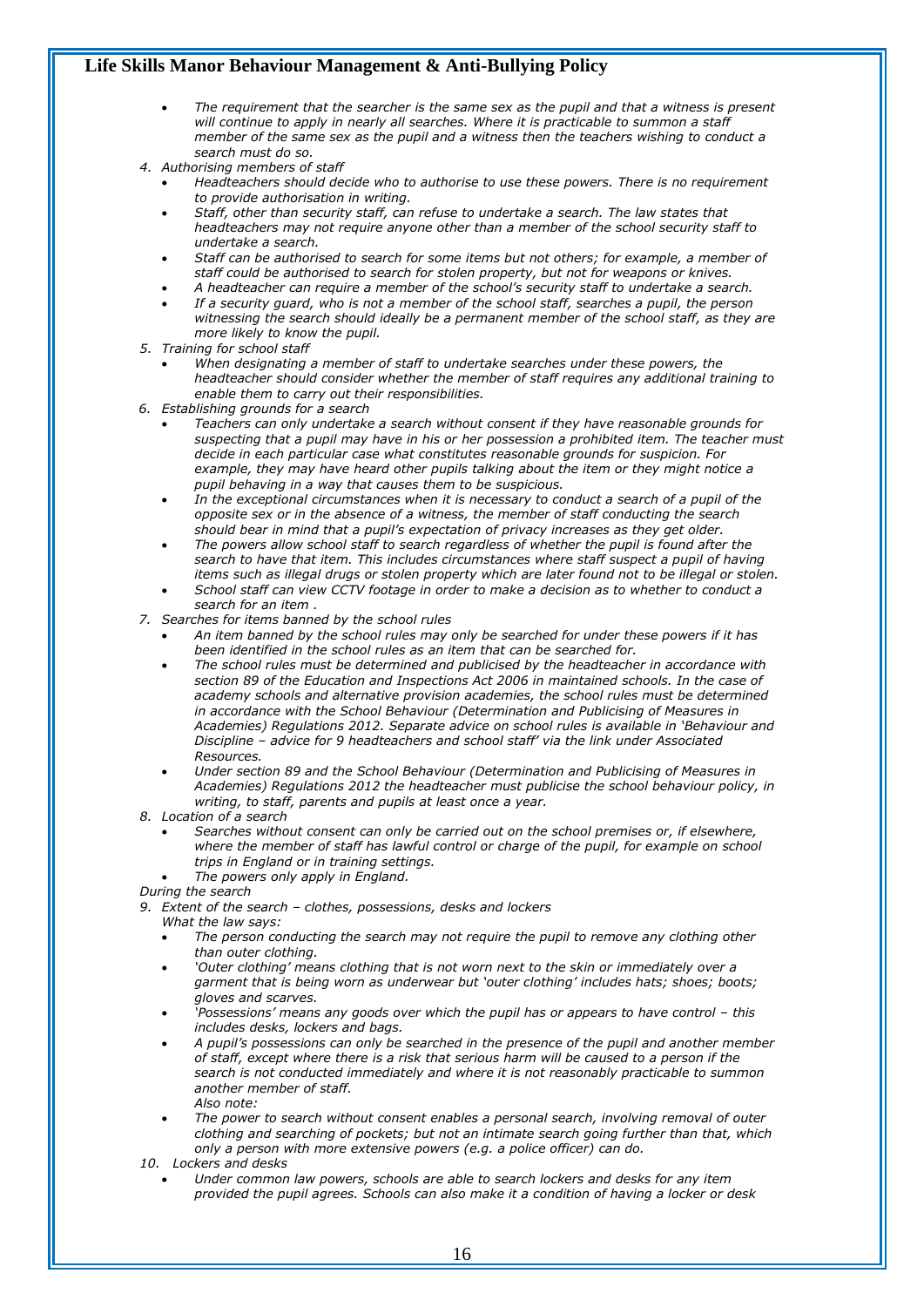*that the pupil consents to have these searched for any item whether or not the pupil is present.* 

- *If a pupil does not consent to a search (or withdraws consent having signed a consent form) then it is possible to conduct a search without consent but only for the "prohibited items" listed above.*
- *11. Use of force*
	- *Members of staff can use such force as is reasonable given the circumstances when conducting a search for knives or weapons, alcohol, illegal drugs, stolen items, tobacco and cigarette papers, fireworks, pornographic images or articles that have been or could be used to commit an offence or cause harm. Such force cannot be used to search for items banned under the school rules.*
	- *Separate advice is available on teachers' power to use force – see Associated Resources section below for a link to this document*
- *After the search*

12. The power to seize and confiscate items – general

- *What the law allows:* 
	- *Schools' general power to discipline, as set out in Section 91 of the Education and Inspections Act 2006, enables a member of staff to confiscate, retain or dispose of a pupil's property as a disciplinary penalty, where reasonable to do so. Also note:*
	- *The member of staff can use their discretion to confiscate, retain and/or destroy any item found as a result of a 'with consent' search so long as it is reasonable in the circumstances. Where any article is thought to be a weapon it must be passed to the police.*
	- *Staff have a defence to any complaint or other action brought against them. The law protects members of staff from liability in any proceedings brought against them for any loss of, or damage to, any item they have confiscated, provided they acted lawfully.*
- *13. Items found as a result of a 'without consent' search*

*What the law says:*

- *A person carrying out a search can seize anything they have reasonable grounds for suspecting is a prohibited item or is evidence in relation to an offence.*
- *Where a person conducting a search finds alcohol, they may retain or dispose of it. This means that schools can dispose of alcohol as they think appropriate but this should not include returning it to the pupil.*
- *Where they find controlled drugs, these must be delivered to the police as soon as possible but may be disposed of if the person thinks there is a good reason to do so.*
- *Where they find other substances which are not believed to be controlled drugs these can be confiscated where a teacher believes them to be harmful or detrimental to good order and discipline. This would include, for example, so called 'legal highs'. Where staff suspect a substance may be controlled they should treat them as controlled drugs as outlined above.*
- *Where they find stolen items, these must be delivered to the police as soon as reasonably practicable – but may be returned to the owner (or may be retained or disposed of if returning them to their owner is not practicable) if the person thinks that there is a good reason to do so.*
- *Where a member of staff finds tobacco or cigarette papers they may retain or dispose of them. As with alcohol, this means that schools can dispose of tobacco or cigarette papers as they think appropriate but this should not include returning them to the pupil.*
- *Fireworks found as a result of a search may be retained or disposed of but should not be returned to the pupil.*
- *If a member of staff finds a pornographic image, they may dispose of the image unless its possession constitutes a specified offence (i.e. it is extreme or child pornography) in which case it must be delivered to the police as soon as reasonably practicable. Images found on a mobile phone or other electronic device can be deleted unless it is necessary to pass them to the police.*
- *Where an article that has been (or could be) used to commit an offence or to cause personal injury or damage to property is found it may be delivered to the police or returned to the owner. It may also be retained or disposed of.*
- *Where a member of staff finds an item which is banned under the school rules they should take into account all relevant circumstances and use their professional judgement to decide whether to return it to its owner, retain it or dispose of it.*
- *Any weapons or items which are evidence of an offence must be passed to the police as soon as possible.*
- *14. Statutory guidance on the disposal of controlled drugs and stolen items* 
	- *It is up to teachers to decide whether there is a good reason not to deliver stolen items or controlled drugs to the police. In determining what is a "good reason" for not delivering controlled drugs or stolen items to the police the member of staff must have regard to the following guidance issued by the Secretary of State:*
	- *In determining what is a 'good reason' for not delivering controlled drugs or stolen items to the police, the member of staff should take into account all relevant circumstances and use their professional judgement to determine whether they can safely dispose of a seized article.*
	- *Where staff are unsure as to the legal status of a substance and have reason to believe it may be a controlled drug they should treat it as such.*
	- *With regard to stolen items, it would not be reasonable or desirable to involve the police in dealing with low value items such as pencil cases. However, school staff may judge it*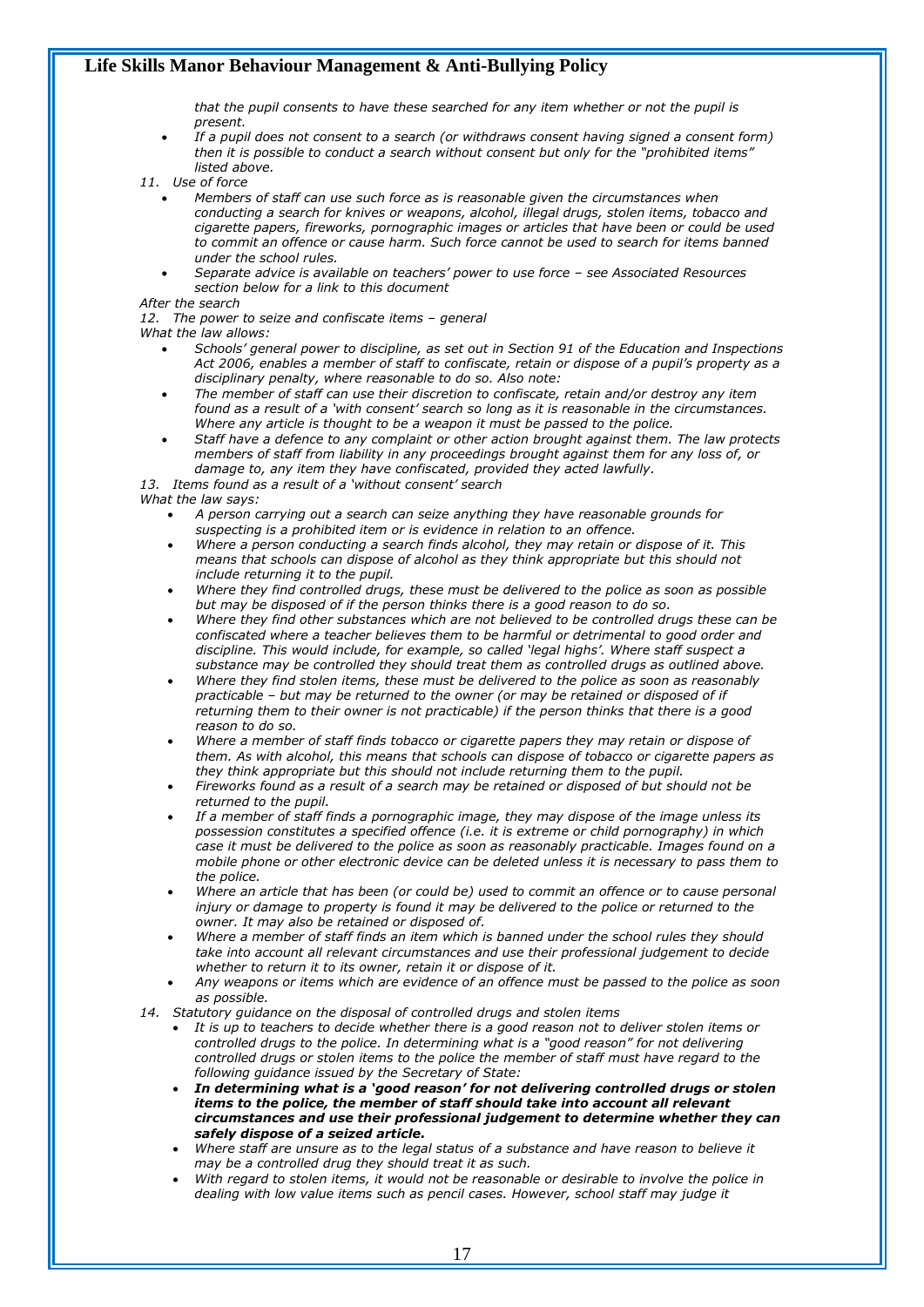*appropriate to contact the police if the items are valuable (iPods/laptops) or illegal (alcohol/fireworks).* 

- *15. Statutory guidance for dealing with electronic devices* 
	- *Where the person conducting the search finds an electronic device they may examine any data or files on the device if they think there is a good reason to do so. Following an examination, if the person has decided to return the device to the owner, or to retain or dispose of it, they may erase any data or files, if they think there is a good reason to do so.*
	- *The member of staff must have regard to the following guidance issued by the Secretary of State when determining what is a "good reason" for examining or erasing the contents of an electronic device:*
	- *In determining a 'good reason' to examine or erase the data or files the staff member must reasonably suspect that the data or file on the device in question has been, or could be, used to cause harm, to disrupt teaching or break the school rules.*
	- *If inappropriate material is found on the device it is up to the teacher to decide whether they should delete that material, retain it as evidence (of a criminal offence or a breach of school discipline) or whether the material is of such seriousness that it requires the involvement of the police.*
	- *All school staff should be aware that behaviours linked to sexting put a child in danger.*  Governing bodies should ensure sexting and the school's approach to it is reflected in the *child protection policy. The UK Council for Child Internet Safety (UKCCIS) Education Group has recently published the advice - sexting in schools and colleges - responding to incidents and safeguarding young people*
	- *Also note:*
	- *Teachers should also take account of any additional guidance and procedures on the retention and disposal of items that have been put in place by the school.*
- *16. Telling parents and dealing with complaints* 
	- *Schools are not required to inform parents before a search takes place or to seek their consent to search their child.* 
		- *There is no legal requirement to make or keep a record of a search.*
		- *Schools should inform the individual pupil's parents or guardians where alcohol, illegal drugs or potentially harmful substances are found, though there is no legal requirement to do so.*
		- *Complaints about screening or searching should be dealt with through the normal school complaints procedure.*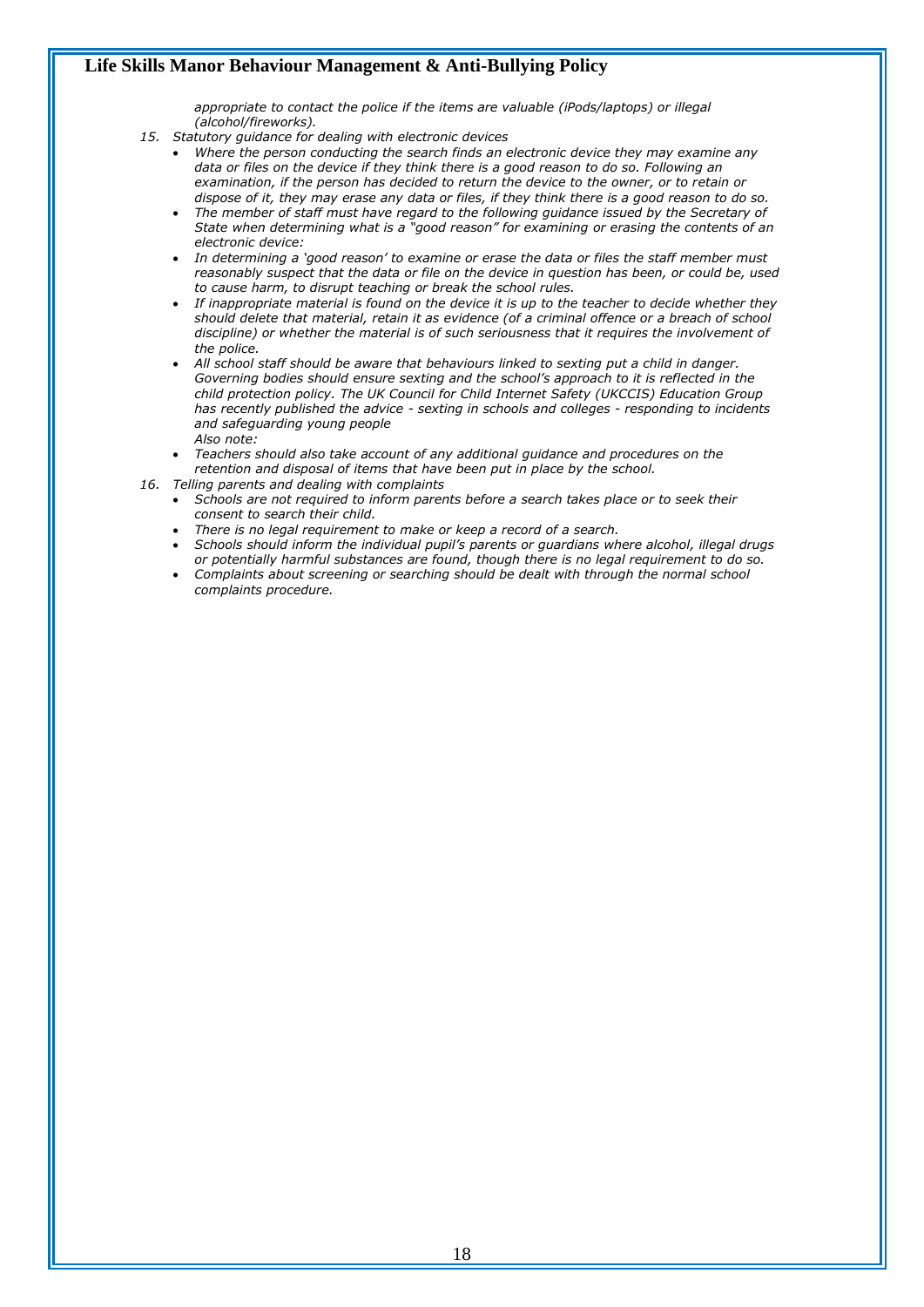### **Appendix 2: The Health Act 2006**

*The Health Act 2006 was established 'to make provision for the prohibition of smoking in premises, places and vehicles; for amending the minimum age of persons to whom tobacco may be sold and to make provision in relation to the prevention and control of health care associated infections'.* 

*"Smoking" refers to smoking tobacco or anything which contains tobacco, or smoking any other substance. Smoking includes being in possession of lit tobacco or of anything lit which contains tobacco, or being in possession of any other lit substance in a form in which it could be smoked. For the purposes of this policy smoking also refers to the smoking or vaping of electronic or e-cigarettes or cig-a-likes. It is our intention to project a clean and healthy image for our premises and our pupils. The less smoking or vaping appears as a normal behaviour to pupils, the less likely they are to start to smoke.* 

*Premises will be smoke-free if they are open to the public and/or are used as a place of work. The school premises will include all buildings, sports fields and areas under the auspices of Life Skills Manor School. Smoking is also prohibited on vehicles hired by the school or in any vehicle on the school premises.*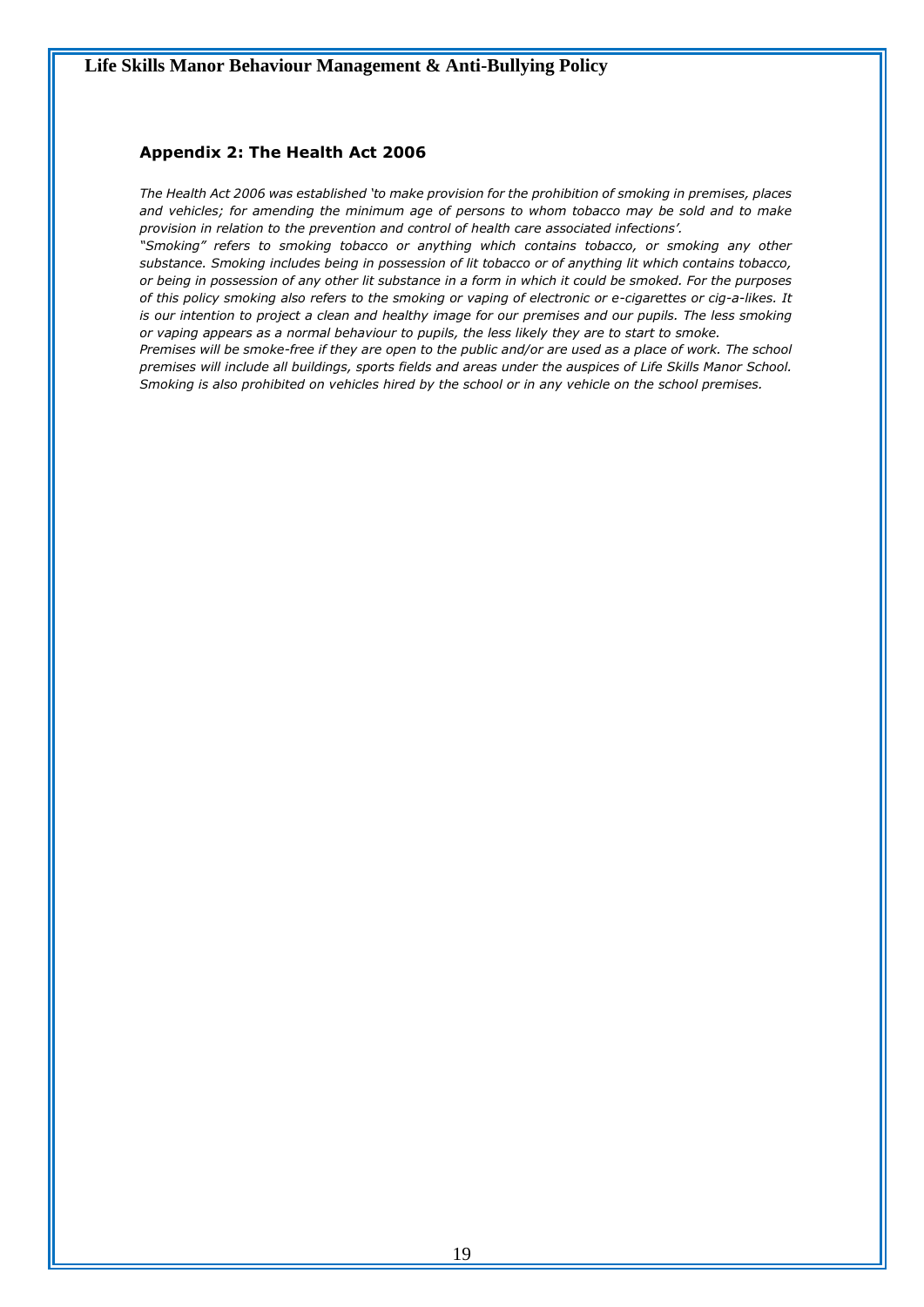### **Appendix 3 Anti-Bullying Policy**

#### *Links to legislation*

*There are a number of pieces of legislation which set out measures and actions for schools in response to bullying, as well as criminal and civil law. These may include (but are not limited to):*

- o *The Education and Inspection Act 2006, 2011*
	- o *The Equality Act 2010*
	- o *The Children Act 1989*
	- o *The Education (Independent School Standards) Regulations 2014 ( if appropriate)*
	- o *Protection from Harassment Act 1997*
	- o *The Malicious Communications Act 1988*
	- o *Public Order Act 1986*

### *Responsibilities*

*It is the responsibility of:* 

- o *The headteacher to communicate this policy to the school community, to ensure that disciplinary measures are applied fairly, consistently and reasonably, and that a member of the senior leadership team has been identified to take overall responsibility.*
- o *School Governors to take a lead role in monitoring and reviewing this policy.*
- o *All staff, including: governors, senior leadership, teaching and non-teaching staff, to support, uphold and implement this policy accordingly.*
- o *Parents/carers to support their children and work in partnership with the school.*
- Pupils to abide by the policy.

#### *Supporting pupils*

- *Pupils who have been bullied will be supported by:*
- o *Reassuring the pupil and providing continuous support.*
- o *Offering an immediate opportunity to discuss the experience with their teacher, the designated safeguarding lead, or a member of staff of their choice.*
- o *Being advised to keep a record of the bullying as evidence and discuss how respond to concerns and build resilience as appropriate.*
- o *Working towards restoring self-esteem and confidence.*
- o *Providing ongoing support; this may include: working and speaking with staff, offering formal counselling, engaging with parents and carers.*
- o *Where necessary, working with the wider community and local/national organisations to provide further or specialist advice and guidance; this could include support through Early Help or Specialist Children's Services, or support through Child and Adolescent Mental Health Services (CAMHS).*
- *Pupils who have perpetrated the bullying will be helped by:*
	- o *Discussing what happened, establishing the concern and the need to change.*
	- o *Informing parents/carers to help change the attitude and behaviour of the child.*
	- o *Providing appropriate education and support regarding their behaviour or actions.*
	- o *If online, requesting that content be removed and reporting accounts/content to service provider.*
	- o *Sanctioning, in line with school behaviour/discipline policy; this may include official warnings, detentions, removal of privileges (including online access when encountering cyberbullying concerns), and fixed-term or permanent exclusions.*
	- o *Where necessary, working with the wider community and local/national organisations to provide further or specialist advice and guidance; this may include involvement from the Police or referrals to Early Help, Specialist Children's Services, or Child and Adolescent Mental Health Services (CAMHS) as appropriate.*

*Supporting adults* 

- *Our school takes measures to prevent and tackle bullying among pupils; however, it is equally important to recognise that bullying of staff and parents, whether by pupils, parents or other staff members, is unacceptable.*
- *Adults (staff and parents) who have been bullied or affected will be supported by:*
	- o *Offering an immediate opportunity to discuss the concern with the designated* 
		- *safeguarding lead, a senior member of staff and/or the headteacher.* o *Advising them to keep a record of the bullying as evidence and discuss how to respond*
		- *to concerns and build resilience, as appropriate.*
		- o *Where the bullying takes place off school site or outside of normal school hours (including online), the school will still investigate the concern and ensure that appropriate action is taken in accordance with the schools behaviour and discipline policy.*
		- o *Reporting offensive or upsetting content and/or accounts to the service provider, where the bullying has occurred online.*
		- o *Reassuring and offering appropriate support.*
		- Working with the wider community and local/national organisations to provide further or *specialist advice and guidance.*
	- *Adults (staff and parents) who have perpetrated the bullying will be helped by:*
	- o *Discussing what happened with a senior member of staff and/or the headteacher to establish the concern.*
	- o *Establishing whether a legitimate grievance or concern has been raised and signposting to the school's official complaints procedures.*
	- o *If online, requesting that content be removed.*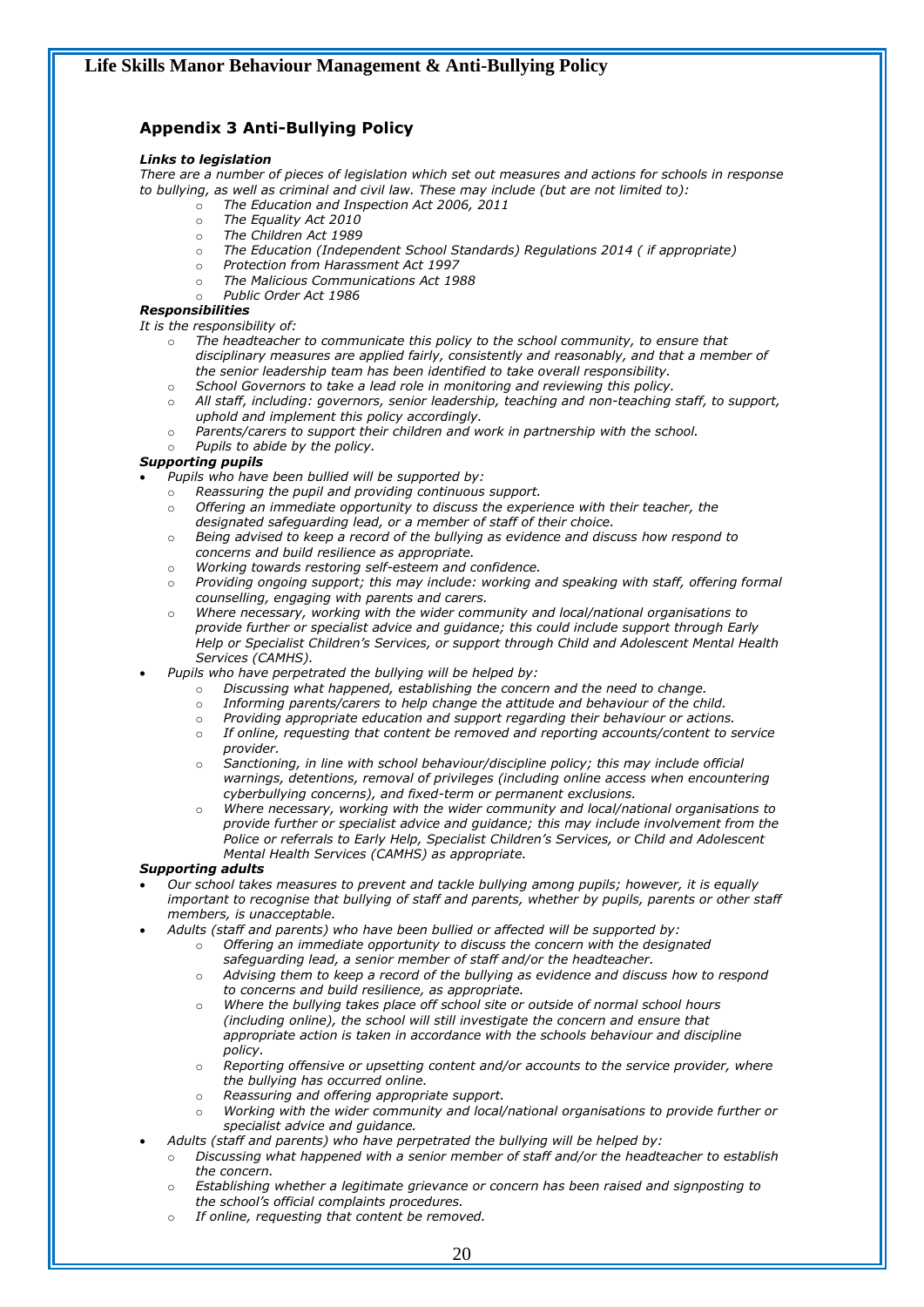Instigating disciplinary, civil or legal action as appropriate or required. *Note: Specific guidance is available for school leaders regarding dealing with complaints made on social networking sites by parents/carers: [www.kelsi.org.uk/child-protection-and-safeguarding/e](http://www.kelsi.org.uk/child-protection-and-safeguarding/e-safety)[safety](http://www.kelsi.org.uk/child-protection-and-safeguarding/e-safety)*

#### *Preventing bullying Environment*

- *The whole school community will:* 
	- o *Create and support an inclusive environment which promotes a culture of mutual respect, consideration and care for others, which will be upheld by all.*
	- o *Recognise that bullying can be perpetrated or experienced by any member of the community, including adults and children (peer on peer abuse).*
	- o *Openly discuss differences between people that could motivate bullying, such as: religion, ethnicity, disability, gender, sexuality or appearance related difference. Also children with different family situations, such as looked after children or those with caring responsibilities.*
	- o *Challenge practice and language which does not uphold the values of tolerance, nondiscrimination and respect towards others.*
	- o *Be encouraged to use technology, especially mobile phones and social media positively and responsibly.*
	- o *Work with staff, the wider community and outside agencies to prevent and tackle concerns including all forms of prejudice-driven bullying.*
	- o *Actively create "safe spaces" for vulnerable children and young people.*
	- o *Celebrate success and achievements to promote and build a positive school ethos.*

#### *Policy and Support*

- *The whole school community will:*
- o *Provide a range of approaches for pupils, staff and parents/carers to access support and report concerns.*
- o *Regularly update and evaluate our practice to take into account the developments of technology and provide up-to-date advice and education to all members of the community regarding positive online behaviour.*
- o *Take appropriate, proportionate and reasonable action, in line with existing school policies, for any bullying bought to the schools attention, which involves or effects pupils, even when they are not on school premises; for example, when using school transport or online, etc.*
- o *Implement appropriate disciplinary sanctions; the consequences of bullying will reflect the seriousness of the incident, so that others see that bullying is unacceptable.*
- o *Use a variety of techniques to resolve the issues between those who bully, and those who have been bullied.*

### *Education and Training*

- *The school community will:* 
	- o *Train all staff, including: teaching staff, support staff (e.g. administration staff, lunchtime support staff and site support staff) and pastoral staff, to identify all forms of bullying and take appropriate action, following the school's policy and procedures (including recording and reporting incidents).*
	- o *Consider a range of opportunities and approaches for addressing bullying throughout the curriculum and other activities, such as: through displays, assemblies, peer support, the school/student council, etc.*
	- o *Provide systematic opportunities to develop pupils' social and emotional skills, including building their resilience and self-esteem.*

#### *Involvement of pupils*

• *We will:* 

- o *Involve pupils in policy writing and decision making, to ensure that they understand the school's approach and are clear about the part they have to play to prevent bullying.*
- o *Regularly canvas children and young people's views on the extent and nature of bullying.*
- Ensure that all pupils know how to express worries and anxieties about bullying.
- o *Ensure that all pupils are aware of the range of sanctions which may be applied against those engaging in bullying.*
- o *Involve pupils in anti-bullying campaigns in schools and embedded messages in the wider school curriculum.*
- o *Publicise the details of internal support, as well as external helplines and websites.*
- o *Offer support to pupils who have been bullied and to those who are bullying in order to address the problems they have.*

### *Involvement and liaison with parents and carers*

- *We will:* 
	- o *Take steps to involve parents and carers in develop policies and procedures, to ensure they are aware that the school does not tolerate any form of bullying.*
	- o *Make sure that key information about bullying (including policies and named points of contact) is available to parents/carers in a variety of formats.*
	- o *Ensure all parents/carers know who to contact if they are worried about bullying and where to access independent advice.*
	- o *Work with all parents/carers and the local community to address issues beyond the school gates that give rise to bullying.*
	- o *Ensure that parents work with the school to role model positive behaviour for pupils, both on and offline.*
	- o *Ensure all parents/carers know about our complaints procedure and how to use it effectively, to raise concerns in an appropriate manner.*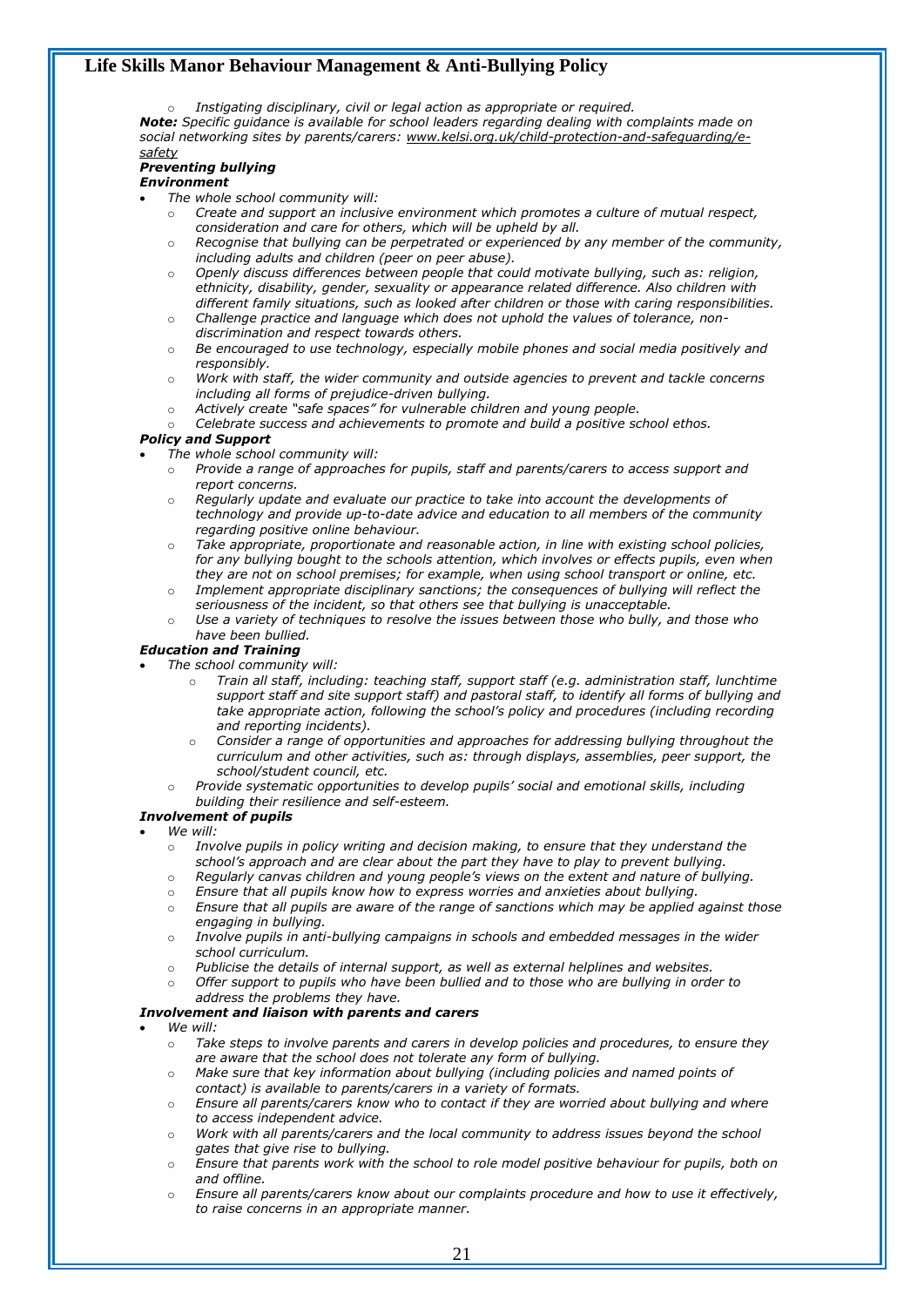#### *Monitoring and review: putting policy into practice*

- *The school will ensure that they regularly monitor and evaluate mechanisms to ensure that the policy is being consistently applied.*
- *Any issues identified will be incorporated into the school's action planning.*
- *The headteacher will be informed of bullying concerns, as appropriate.*
- *The named Governor for bullying will report on a regular basis to the governing body on incidents of bullying, including outcomes.*
- *Useful links and supporting organisations*
- *Anti-Bullying Alliance: [www.anti-bullyingalliance.org.uk](http://www.anti-bullyingalliance.org.uk/)*
- *Childline: [www.childline.org.uk](http://www.childline.org.uk/)*
- *Family Lives: [www.familylives.org.uk](http://www.familylives.org.uk/)*
- *Kidscape: [www.kidscape.org.uk](http://www.kidscape.org.uk/)*
- *MindEd: [www.minded.org.uk](http://www.minded.org.uk/)*
- *NSPCC: [www.nspcc.org.uk](http://www.nspcc.org.uk/)*
- *The BIG Award: [www.bullyinginterventiongroup.co.uk/index.php](https://www.bullyinginterventiongroup.co.uk/index.php)*
- *PSHE Association: [www.pshe-association.org.uk](http://www.pshe-association.org.uk/)*
- *Restorative Justice Council: [www.restorativejustice.org.uk](http://www.restorativejustice.org.uk/)*
- *The Diana Award: [www.diana-award.org.uk](http://www.diana-award.org.uk/)*
- *Victim Support: [www.victimsupport.org.uk](http://www.victimsupport.org.uk/)*
- *Young Minds: [www.youngminds.org.uk](http://www.youngminds.org.uk/)*
- *Young Carers: [www.youngcarers.net](http://www.youngcarers.net/)*
- *The Restorative Justice Council: [www.restorativejustice.org.uk/restorative-practice-schools](http://www.restorativejustice.org.uk/restorative-practice-schools)*

#### *SEND*

- *Changing Faces: [www.changingfaces.org.uk](http://www.changingfaces.org.uk/)*
- *Mencap: [www.mencap.org.uk](http://www.mencap.org.uk/)*
- *Anti-Bullying Alliance Cyberbullying and children and young people with SEN and disabilities: [www.cafamily.org.uk/media/750755/cyberbullying\\_and\\_send\\_-\\_module\\_final.pdf](http://www.cafamily.org.uk/media/750755/cyberbullying_and_send_-_module_final.pdf)*
- *DfE: SEND code of practice: [www.gov.uk/government/publications/send-code-of-practice-0-to-25](https://www.gov.uk/government/publications/send-code-of-practice-0-to-25)*

#### *Cyberbullying*

- *Childnet International: [www.childnet.com](http://www.childnet.com/)*
- *Digizen: [www.digizen.org](http://www.digizen.org/)*
- *Internet Watch Foundation: [www.iwf.org.uk](http://www.iwf.org.uk/)*
- *Think U Know: [www.thinkuknow.co.uk](http://www.thinkuknow.co.uk/)*
- *UK Safer Internet Centre: [www.saferinternet.org.uk](http://www.saferinternet.org.uk/)*
- *The UK Council for Child Internet Safety (UKCCIS) [www.gov.uk/government/groups/uk-](http://www.gov.uk/government/groups/uk-council-for-child-internet-safety-ukccis)*
- *[council-for-child-internet-safety-ukccis](http://www.gov.uk/government/groups/uk-council-for-child-internet-safety-ukccis)*

#### *Race, religion and nationality*

- *Anne Frank Trust: [www.annefrank.org.uk](http://www.annefrank.org.uk/)*
- *Kick it Out: [www.kickitout.org](http://www.kickitout.org/)*
- *Report it: [www.report-it.org.uk](http://www.report-it.org.uk/)*
- *Stop Hate: [www.stophateuk.org](http://www.stophateuk.org/)*
- *Tell Mama[:www.tellmamauk.org](http://www.tellmamauk.org/)*
- *Educate against Hate: [www.educateagainsthate.com/](http://www.educateagainsthate.com/)*
- *Show Racism the Red Card: [www.srtrc.org/educational](http://www.srtrc.org/educational)*

#### *LGBT*

- *Barnardos LGBT Hub: [www.barnardos.org.uk/what\\_we\\_do/our\\_work/lgbtq.htm](http://www.barnardos.org.uk/what_we_do/our_work/lgbtq.htm)*
- *Metro Charity: [www.metrocentreonline.org](http://www.metrocentreonline.org/)*
- *EACH: [www.eachaction.org.uk](http://www.eachaction.org.uk/)*
- *Proud Trust: [www.theproudtrust.org](http://www.theproudtrust.org/)*
- *Schools Out: [www.schools-out.org.uk](http://www.schools-out.org.uk/)*
- *Stonewall: [www.stonewall.org.uk](http://www.stonewall.org.uk/)*

#### *Sexual harrassment and sexual bullying*

- *Ending Violence Against Women and Girls (EVAW) [www.endviolenceagainstwomen.org.uk](http://www.endviolenceagainstwomen.org.uk/)*
- o *A Guide for Schools:* 
	- *[www.endviolenceagainstwomen.org.uk/data/files/resources/71/EVAW-Coalition-Schools-](http://www.endviolenceagainstwomen.org.uk/data/files/resources/71/EVAW-Coalition-Schools-Guide.pdf)[Guide.pdf](http://www.endviolenceagainstwomen.org.uk/data/files/resources/71/EVAW-Coalition-Schools-Guide.pdf)*
- *Disrespect No Body: [www.gov.uk/government/publications/disrespect-nobody-campaign-posters](http://www.gov.uk/government/publications/disrespect-nobody-campaign-posters)*
- *Anti-bullying Alliance: advice for school staff and professionals about developing effective antibullying practice in relation to sexual bullying: [www.anti-bullyingalliance.org.uk/tools](https://www.anti-bullyingalliance.org.uk/tools-information/all-about-bullying/sexual-and-gender-related)[information/all-about-bullying/sexual-and-gender-related](https://www.anti-bullyingalliance.org.uk/tools-information/all-about-bullying/sexual-and-gender-related)*

*Note: Additional links can be found in 'Preventing and Tackling Bullying' (July 2017) [www.gov.uk/government/publications/preventing-and-tackling-bullying](http://www.gov.uk/government/publications/preventing-and-tackling-bullying)*